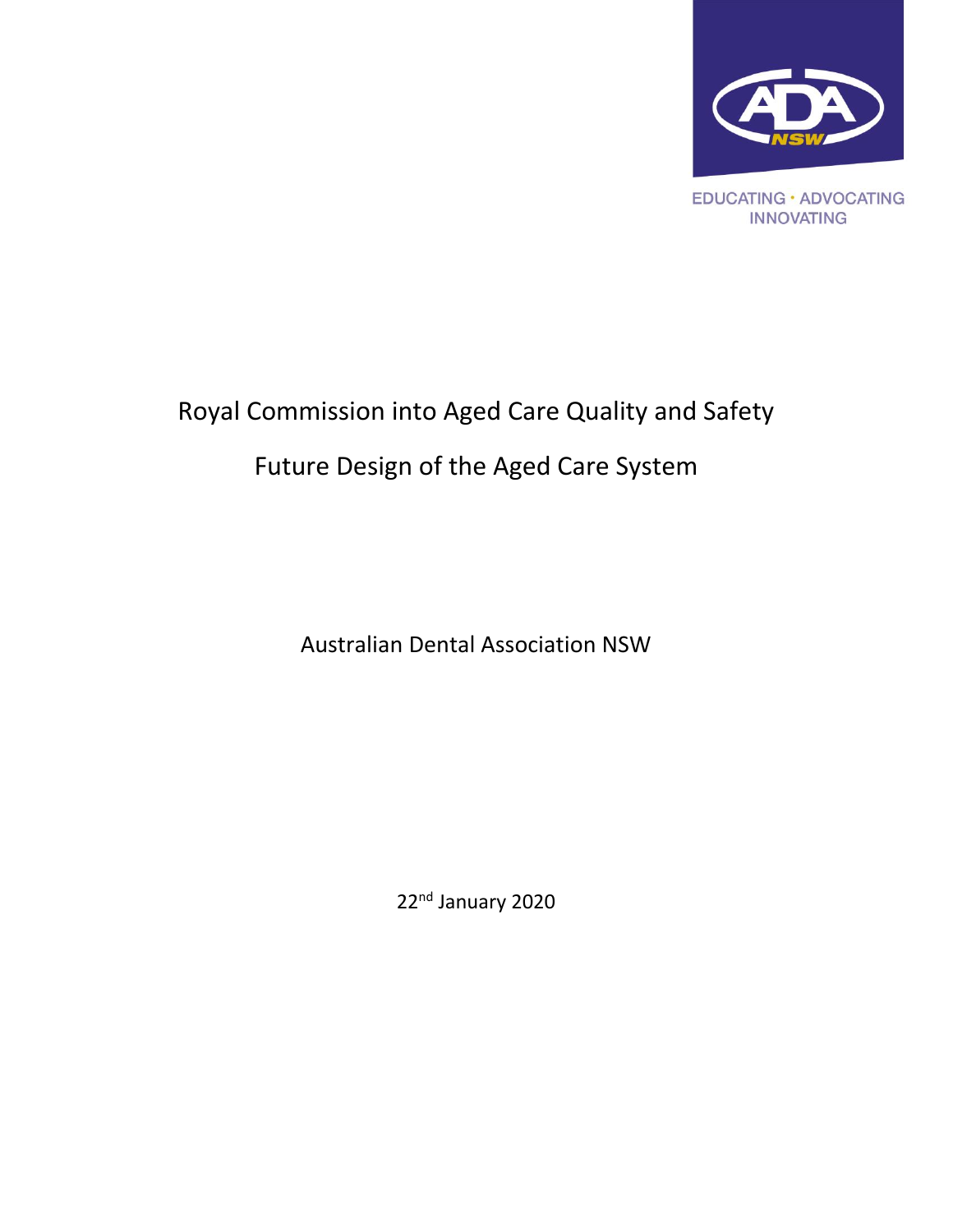

## <span id="page-1-0"></span>Australian Dental Association NSW

Our mission is to advance dentistry to improve the health of every Australian.

The Australian Dental Association NSW (ADA NSW) is the peak body representing the dentistry profession in NSW and the ACT. Our membership comprises 70% of dentists and 79% of dental specialists. Our purpose is to have the best dentists in the world in a nation with the best oral health. We are proud of our legacy of advancing dentistry since 1929 and we are honoured to represent a profession that aims to improve the health of every Australian.

ADA NSW provides this submission to the Royal Commission into Aged Care Quality and Safety to address the acknowledged deficiencies in oral health care for older Australians. With adequate funding, there are currently a number of well-developed and researched programs in existence in NSW and the ACT that can be scaled up and adequate workforce capability to address the unmet needs within this vulnerable population. This submission was developed in collaboration with multiple stakeholders referenced in the covering letter and we acknowledge their contributions and support for this submission.

### <span id="page-1-1"></span>Contact details:

Australian Dental Association NSW 1 Atchison Street, St Leonards NSW 2065 Phone: 02 9436 9900 Email: [admin@adansw.com.au](mailto:admin@adansw.com.au) Website: [adansw.com.au](http://www.adansw.com.au/)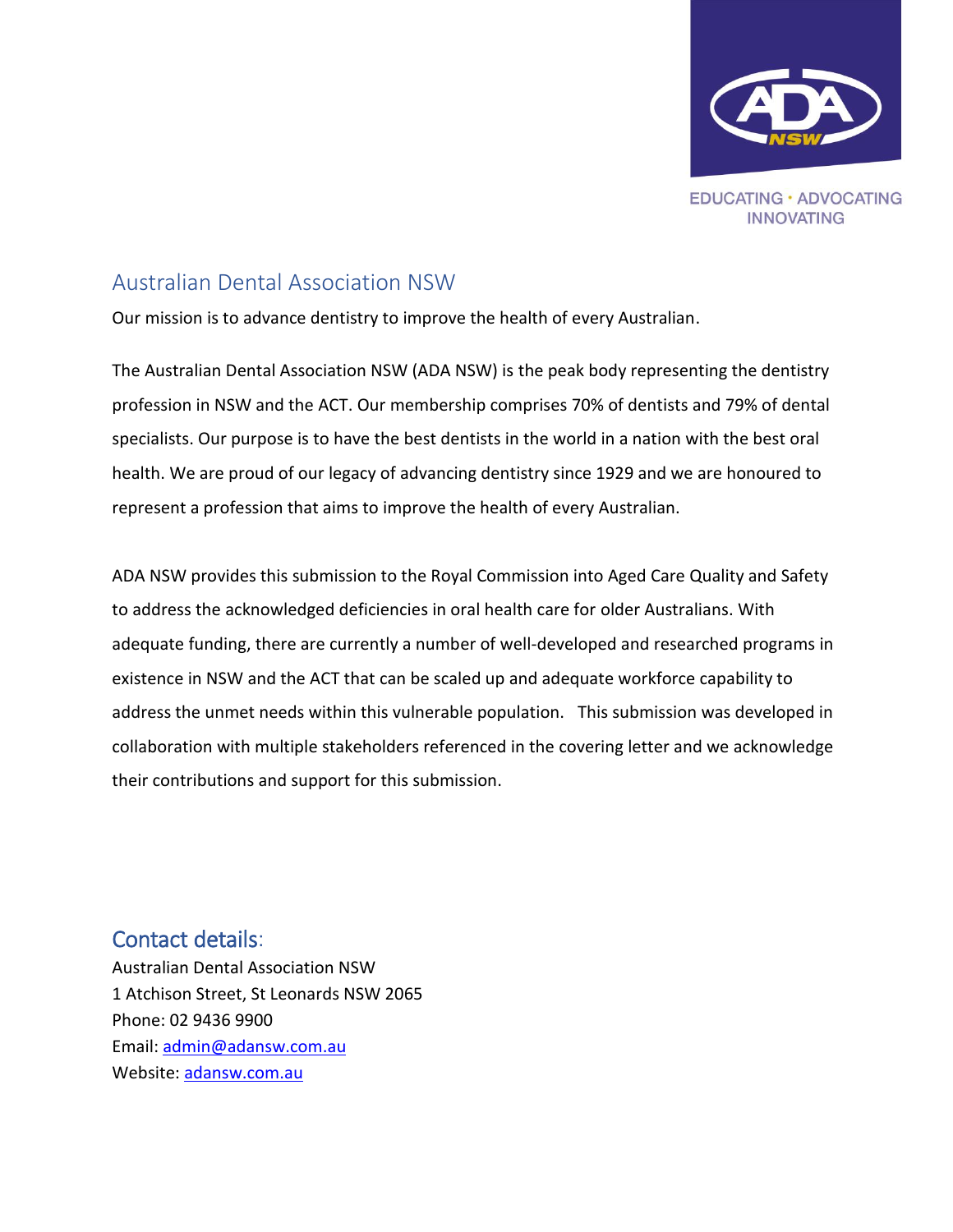# Table of Contents

| Medicare-funded Oral Health Assessment for older Australians (75+ Years) 17 |  |  |
|-----------------------------------------------------------------------------|--|--|
|                                                                             |  |  |
|                                                                             |  |  |
|                                                                             |  |  |
|                                                                             |  |  |
|                                                                             |  |  |
|                                                                             |  |  |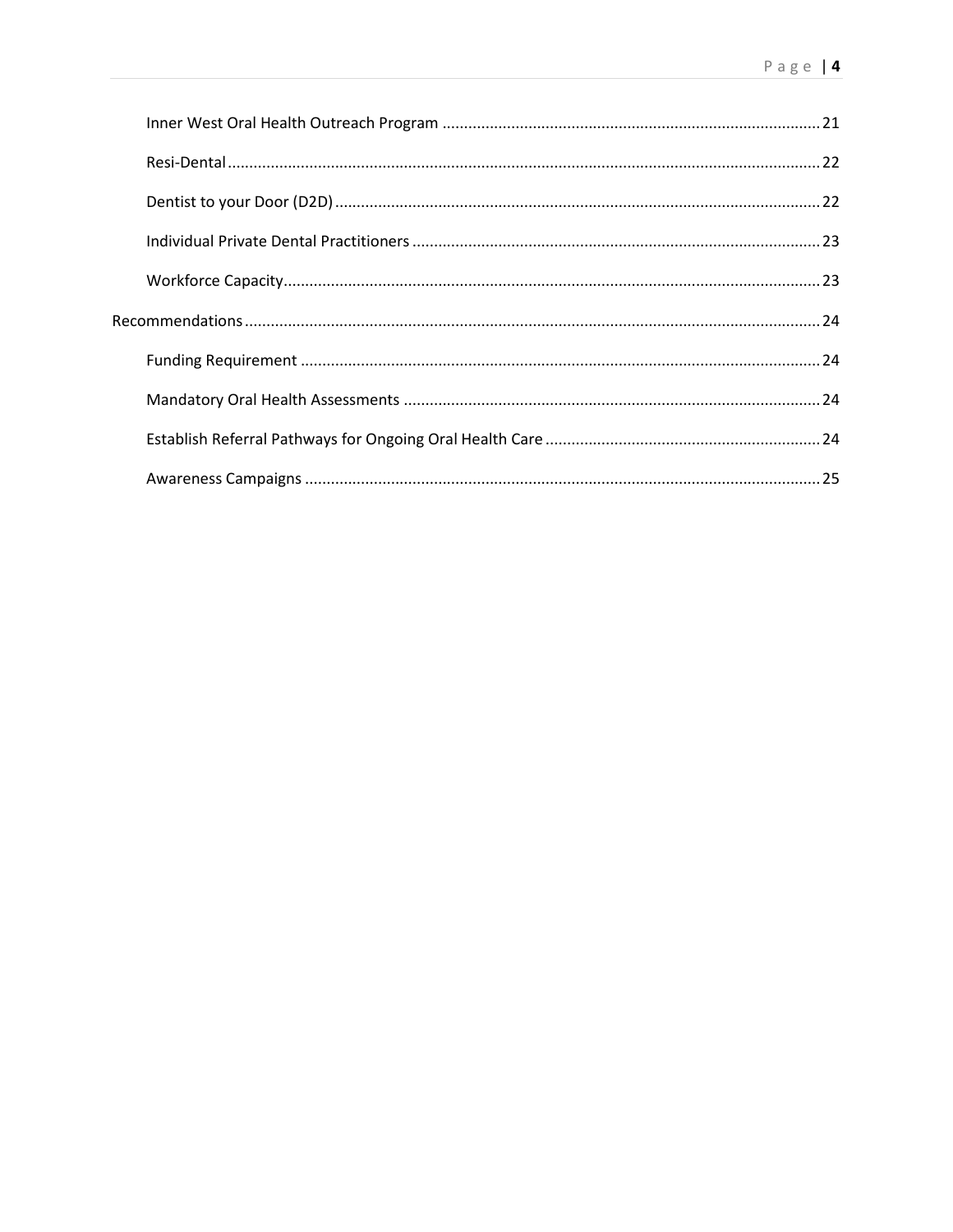## <span id="page-4-0"></span>Good Oral Health for Older Australians

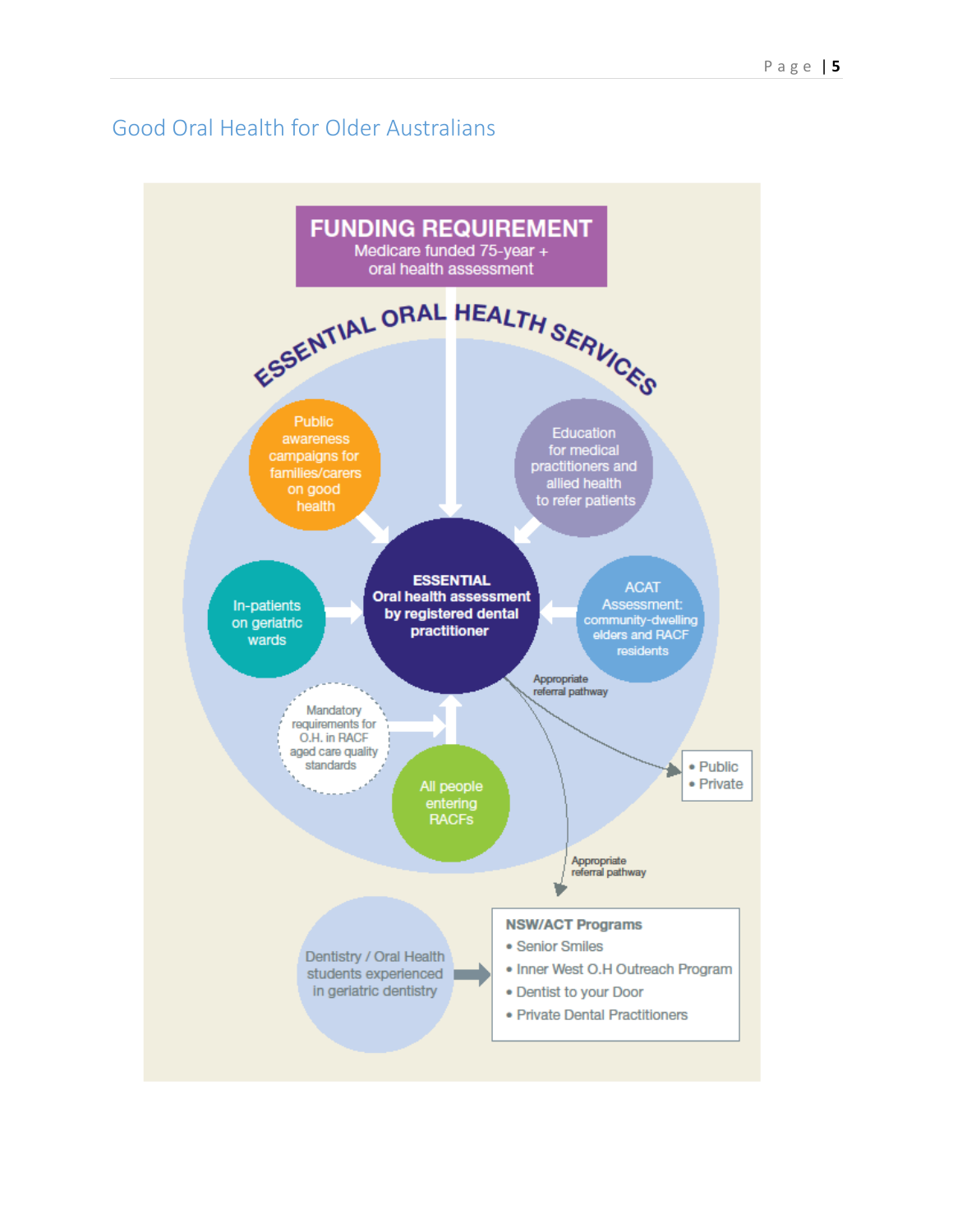### <span id="page-5-0"></span>Executive Summary

 $\overline{\phantom{a}}$ 

Access to appropriate oral health care services is not a privilege but a basic human right. However, this is not the case for a large proportion of the older adult Australian population. So many of them suffer such poor oral health and dental pain that it has led to it being identified as a key issue in the Royal Commission's Interim Report<sup>1</sup> released in October 2019. The report highlighted "that substandard care *is much more widespread and more serious than we had anticipated"*. The Royal Commission acknowledged insufficient attention to oral health, leading to excruciating dental pain and secondary conditions such as malnutrition and risk of pneumonia, as a major quality and safety issue. Older adults living both in the community and in Residential Aged Care Facilities (RACFs) are seen to undergo rapid deterioration of their oral health as their frailty increases and they become more and more dependent on others to fulfil their basic oral care and personal hygiene needs.

The Royal Commission has called for input into the design of aged care services for our nation's future. However, despite poor oral health and lack of appropriate oral health services being identified, the consultation paper offers little in the way of solutions to address this. ADA NSW and its key collaborators bring to the attention of the Royal Commissioners into Aged Care Quality and Safety, the programs currently available to address the oral health needs for older Australians in NSW and the ACT. These programs span community-based and residential settings, private and publicly-funded models and capitalise on the provision of oral health care by the full range of registered dental practitioners (Dentists, Dental Prosthetists, Dental Hygienists and Oral Health Therapists) working cooperatively within a team, maximising their individual scopes of practice.

Currently in NSW these models of care are available and ready to be scaled up to provide the services older Australians require to address the gap in their unmet oral health care needs. Although quite diverse in their service delivery, the important common key to the success of these programs is that oral health care needs to be monitored and delivered by registered dental practitioners. Staff without oral care training, such as residential aged care staff or community carers, whilst responsible for assisting and/or performing daily oral hygiene such as toothbrushing and denture cleaning, most often do not possess the knowledge, skills or time within their busy work day to become responsible for driving improvements in the oral health of this vulnerable population.

Whilst Medicare looks after the general health of our older adults – the mouth gets left behind. Making oral health assessments a routine, Medicare-funded procedure for those Australians who are 75 years and older, would come some way towards improving the oral health and general health of this target population.

<sup>1</sup> Royal Commission into Aged Care Quality and Safety. Interim Report: Neglect. October 2019. <https://agedcare.royalcommission.gov.au/publications/Pages/interim-report.aspx>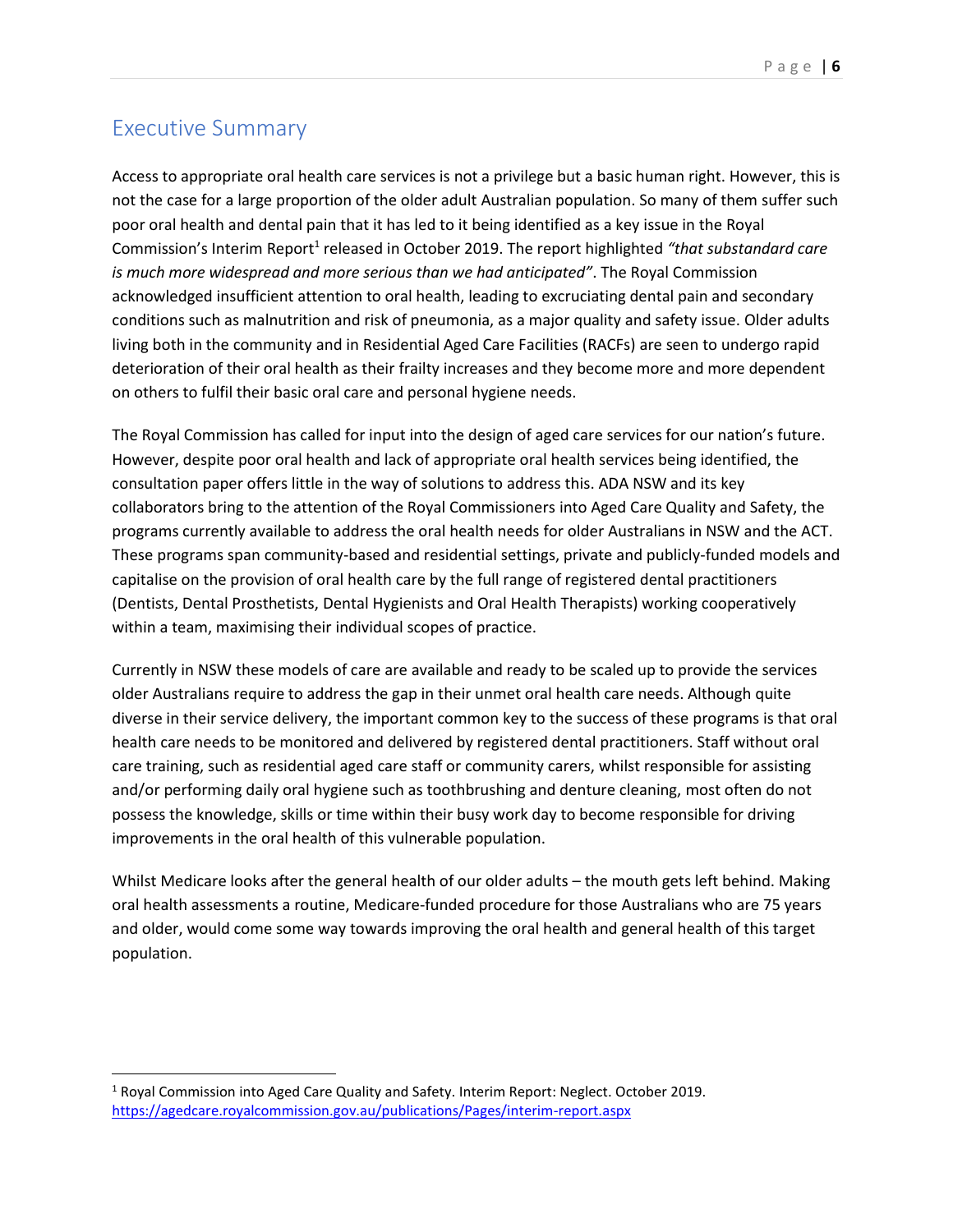# <span id="page-6-0"></span>Summary of Recommendations

#### <span id="page-6-1"></span>Funding Requirement

 $\overline{\phantom{a}}$ 

• A Medicare-funded oral health assessment by a registered dental practitioner for those over 75 years to facilitate regular oral health visits and reduce the unmet oral health care needs of older Australians.

#### <span id="page-6-2"></span>Mandatory Oral Health Assessments

- Every resident entering a Residential Aged Care Facility (RACF) must have an oral health assessment by a registered dental practitioner to inform their ongoing oral hygiene measures, schedule regular oral health care, determine referral pathways and provide required oral health treatment.
- Aged Care Assessment Team (ACAT) Assessments for community-dwelling elders and RACF residents should include direct questions on oral health that lead to timely referrals for them to receive an oral health assessment.
- Oral health assessment by a registered dental practitioner during admissions to in-patient geriatric hospital wards to educate family members and carers, formulate oral care plans and recommend preventive strategies that prevent a rapid decline in oral health.

#### <span id="page-6-3"></span>Establish Referral Pathways for Ongoing Oral Health Care

- Every older adult must have access to assistance with/provision of basic oral hygiene measures including toothbrushing and denture cleaning and have an appropriate oral health referral pathway identified for them whether they are community-dwelling or living within a RACF.
- **•** Ensuring that the changes to the Aged Care Quality Standards<sup>2</sup> introduced in July 2019, apply to oral health care and are enforced.
- All RACFs should have a direct and ongoing relationship with local dental practitioners (private and public) to facilitate the oral health of their residents and provide ongoing education and awareness programs for RACF staff.
- Ongoing support for the existing oral health education and awareness programs, involving local dental practitioners, that target family members and carers of community-dwelling older adults.

<sup>2</sup> Aged Care Quality Standards (July 2019**).** <https://www.agedcarequality.gov.au/providers/standards>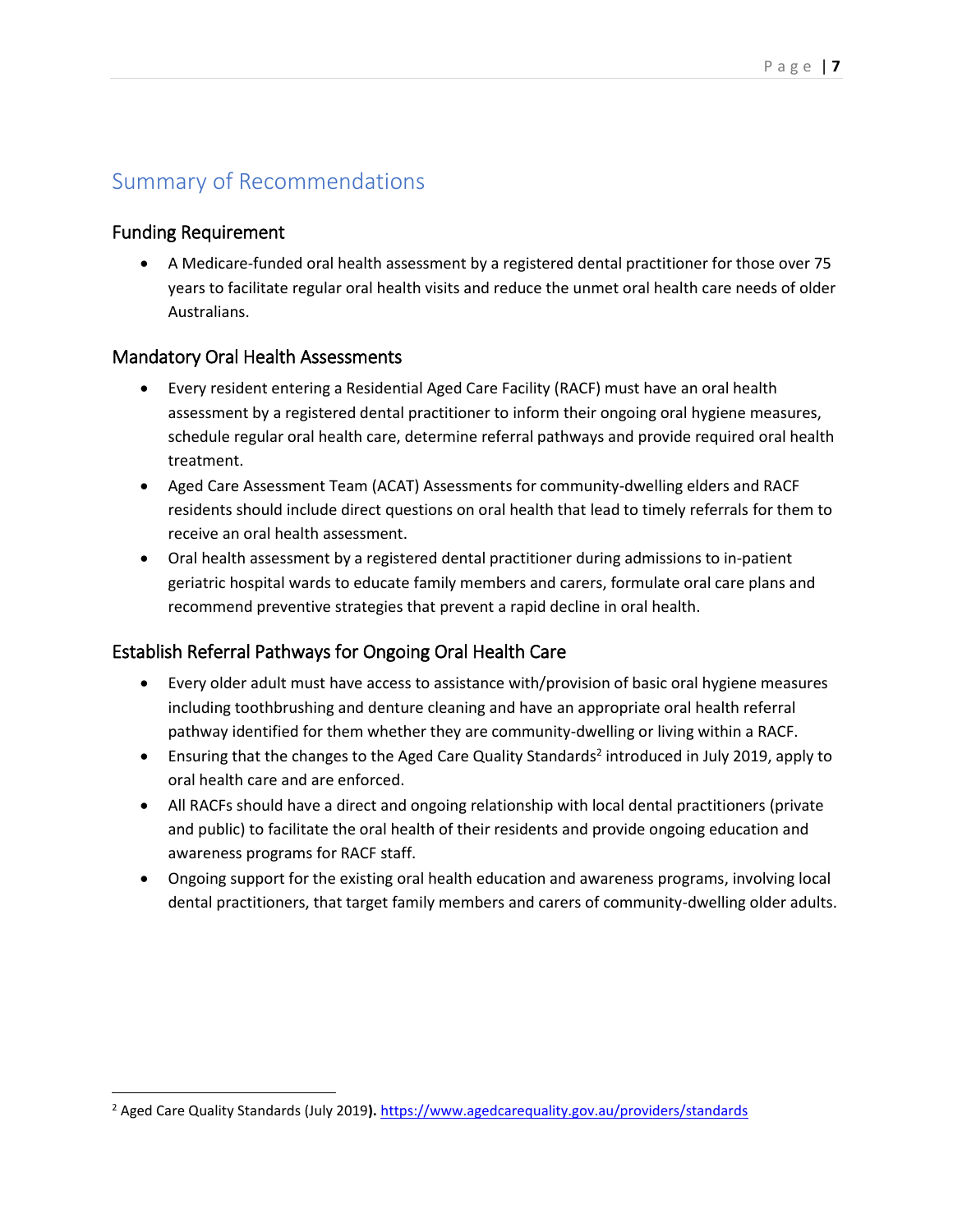#### <span id="page-7-0"></span>Awareness Campaigns

- Public awareness campaigns targeting the importance of good oral health for good general health aimed at older Australians and their carers should be developed and promoted widely in NSW and the ACT.
- Increased education and exposure to geriatric oral health care for dental practitioner students leading to greater familiarity with the aged care sector and greater acceptability of working with older adults following graduation. Increased education and awareness for health practitioners to improve patient referrals for oral health assessments.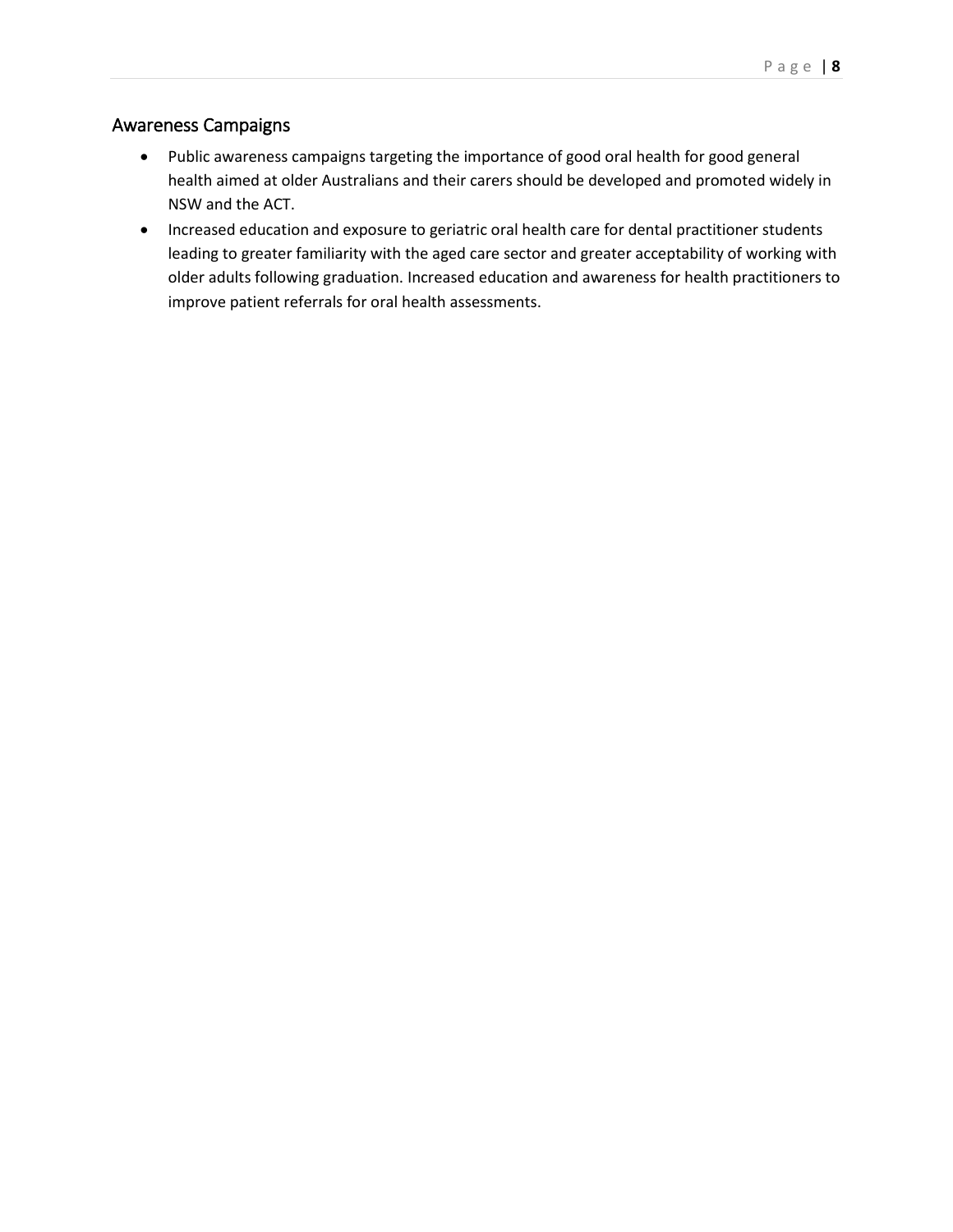# <span id="page-8-0"></span>Background

 $\overline{\phantom{a}}$ 

In addition to increases in the proportion of older Australians projected for the future decades, the number retaining their teeth is also improving over time. The percentage of people over 65 years with some of their own teeth has risen from just over 50% to almost 75% in the past thirty years.<sup>3</sup> Whilst this is an excellent outcome in terms of improvements in oral health, it also results in vast amounts of unmet need with regard to the care and maintenance of natural teeth in a population who are often frail and dependent on others for personal care.

Older Australians have been identified as a priority population group by the NSW Ministry of Health.<sup>4</sup> The overall health of this group varies widely, with some remaining fit and active and others experiencing complex medical issues leading to severe frailty and loss of independence. People with the poorest oral health are those with low socio-economic status, residents in RACFs and Indigenous Australians. It is now widely accepted that poor oral health influences general health. Whilst other allied health services such as podiatry are provided via Medicare to older Australians to assist with mobility and the prevention of falls, there are no such provisions made for oral health. Acute and chronic medical conditions can be exacerbated by poor oral health resulting in hospitalisation or death.<sup>5,6,7</sup> Leaving no doubt, therefore, that the current widespread neglect of oral care for older Australians contributes not only to individual pain and suffering and lowered quality of life but also presents a significant burden on Australia's health resources and public health dollars.

ADA NSW supports and advocates for the core principles of oral care for older adults as set out by both NSW Health and the World Health Organisation, including:

• Improving the oral health of older adults is a high priority and must be the responsibility of the whole health care sector – including government, non-government and private providers $8$ 

<sup>3</sup> Australian Institute of Health and Welfare Dental Statistics and Research Unit Research Report No. 42. Projected demand for dental care to 2020. [https://www.aihw.gov.au/reports/dental-oral-health/projected-demand-for](https://www.aihw.gov.au/reports/dental-oral-health/projected-demand-for-dental-care-to-2020/contents/table-of-contents)[dental-care-to-2020/contents/table-of-contents](https://www.aihw.gov.au/reports/dental-oral-health/projected-demand-for-dental-care-to-2020/contents/table-of-contents)

<sup>4</sup> NSW Ministry of Health. Oral Health 2020: A strategic framework for dental health in NSW. Sydney: NSW Ministry of Health. 2013

<sup>5</sup> D'Aiuo F. *et al.* Evidence summary: The relationship between oral diseases and diabetes. British Dental Journal. 222: 944-8, 2017.

<sup>6</sup> Dietrich T. *et al.* Evidence summary: The relationship between oral and cardiovascular disease. British Dental Journal. 222: 381-5. 2017

<sup>7</sup> Daly A. *et al.* Evidence summary: The relationship between oral health and dementia. British Dental Journal. 223:846-53. 2017

<sup>8</sup> Oral Health 2020: A Strategic Framework of Oral Health of Older People in NSW". Centre For Education and Research on Ageing, NSW, 2015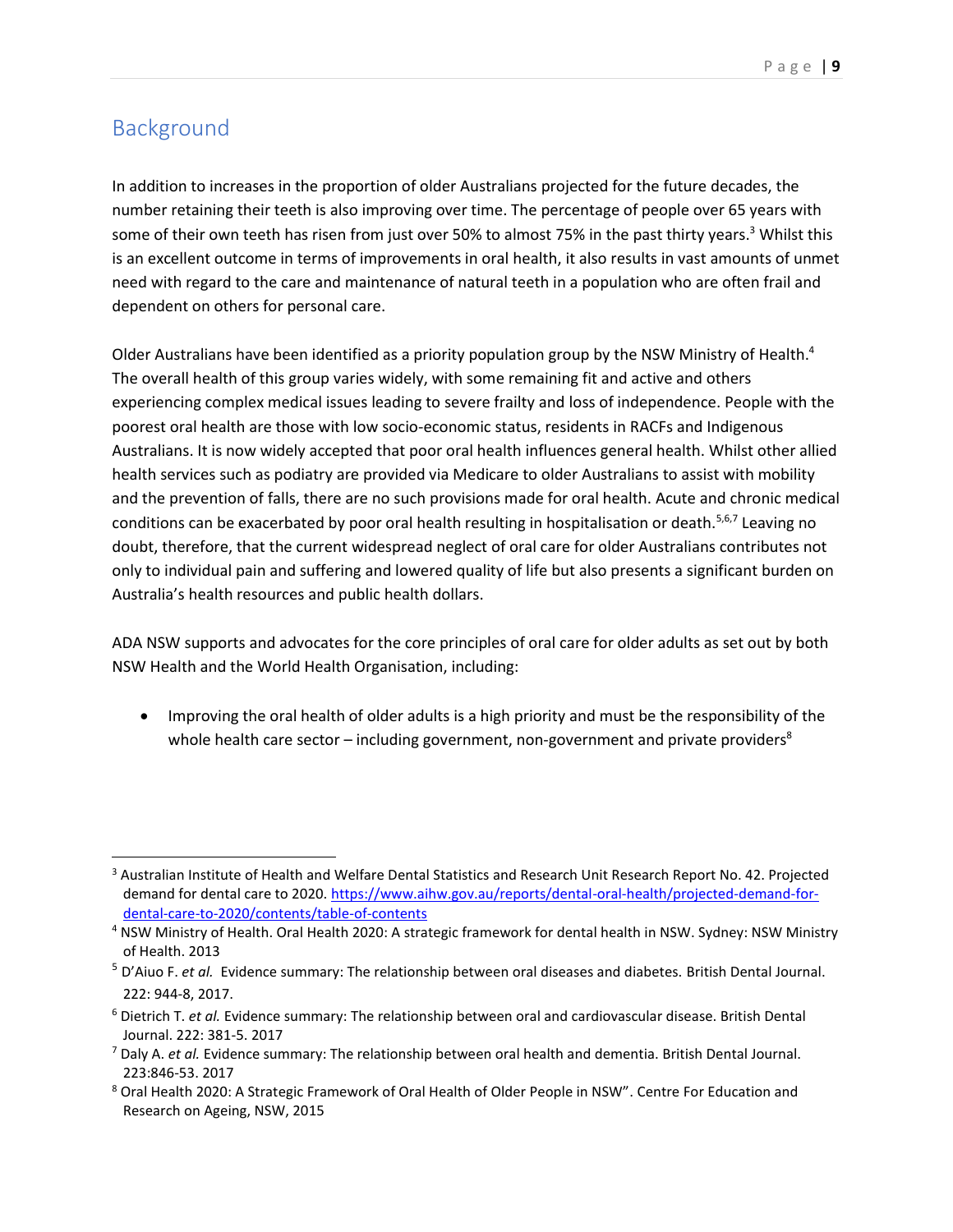- Recognising the range of complex economic, social and behavioural factors that determine oral health for older adults<sup>9</sup>
- Integrating oral health with general health care using a holistic approach that addresses common risk factors and leads to improvements in overall health $10<sup>10</sup>$
- Identifying major barriers as well as key facilitating factors to oral health services for older  $p$ eople $11$
- Pursuing opportunities for the establishment, continuation or improvement of oral health services and health promotion programmes.<sup>12</sup>

With these guiding principles in mind, it is clear that Australia must put oral health on the agenda and provide a truly holistic, patient-centered approach to the care of our older Australians. It is time for the care of the mouth to be considered an integral part of overall health care. The Australian Dental Association's "The Australian Dental Health Plan"<sup>13</sup> advocates for a Seniors Dental Benefits Schedule to provide Medicare-funded oral health services targeted at older Australians in the same way as the Child Dental Benefits Schedule covers eligible children. The dental profession is committed to providing these services to the Australian community and has successful models of care operating within NSW and the ACT that with adequate support can be scaled up to become standard practice and improve the wellbeing of older Australians. Oral health should not be seen as a privilege but a basic human right, ensuring that this vulnerable sector of our community can live free from oral pain and be able to gain adequate nutrition, communicate freely and have the best possible quality of life.

The currently available programs and services that exist in NSW and the ACT will be discussed in more detail (pages 20-23). In order to support these services, there will need to be changes to existing protocols and procedures to ensure that appropriate and timely routine daily oral hygiene measures are carried out and regular oral health assessments are conducted to identify the ongoing needs of this vulnerable group. These funding and regulatory changes are essential in the improvement process, as without adequate financial support and mandatory requirements for oral services these improvements will not be possible. The required funding and regulatory changes will also be discussed in more detail on pages 17-19 of this document.

 $\overline{\phantom{a}}$ 9 *ibid.*

<sup>10</sup> *ibid.*

<sup>11</sup> Petersen PE. et al. Community Dental Health 27 (Suppl. 2) 257–268, 2010

<sup>12</sup> *ibid.*

<sup>&</sup>lt;sup>13</sup> Australian Dental Association. The Australian Dental Health Plan. Achieving Optimal Oral Health. 2019 [file://svr](file://///svr-ada-fp01.adansw.local/Common/Communications/Sarah/Current%20Work/Aust-Dental-Health-Plan-2019-FINAL.pdf)[ada-fp01.adansw.local/Common/Communications/Sarah/Current%20Work/Aust-Dental-Health-Plan-2019-](file://///svr-ada-fp01.adansw.local/Common/Communications/Sarah/Current%20Work/Aust-Dental-Health-Plan-2019-FINAL.pdf) [FINAL.pdf](file://///svr-ada-fp01.adansw.local/Common/Communications/Sarah/Current%20Work/Aust-Dental-Health-Plan-2019-FINAL.pdf)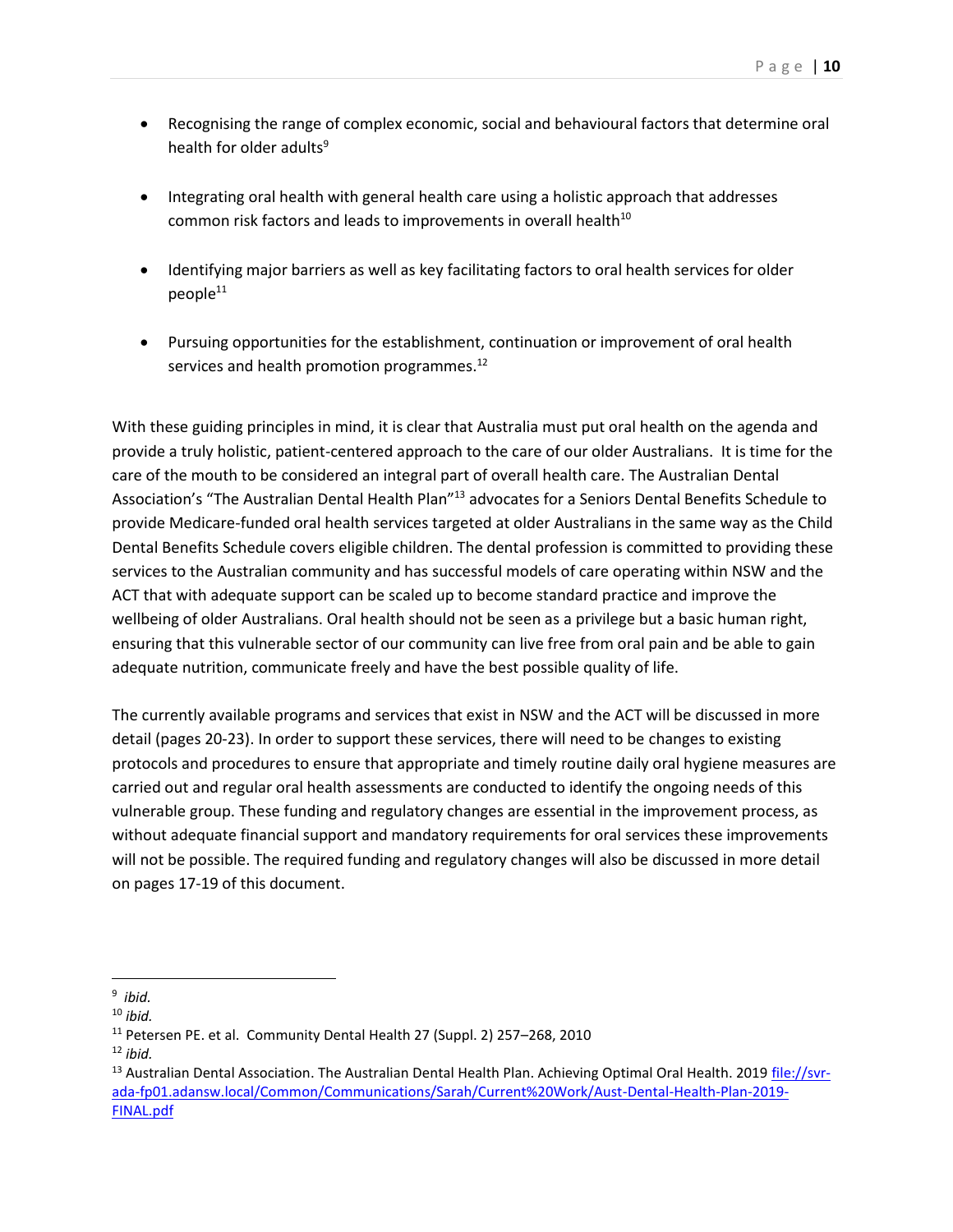### <span id="page-10-0"></span>The state of oral health for older Australians

The determinants of oral health are complex, involving socio-economic, cultural, dietary and various other individual health literacy and behavioural factors. Oral disease has a significant impact not only on individuals but also on families and the wider community through economic costs and health systems. The overall health of Aboriginal and Torres Strait Islander people is poorer than their non-Indigenous counterparts and their oral health is no exception. 14

The most common consequences of poor oral health are pain, infection and tooth loss which further compromise the health of older Australians, the majority of whom suffer from systemic chronic disease. Good oral health is an essential part of good general health, not only for good oral function and aesthetics but because of the impact it has on the chronic disease burden. The well-recognised associations between poor oral health and chronic conditions such as cardiovascular and respiratory diseases and Type 2 Diabetes make it a growing public health issue. In 2007, the economic impact of poor oral health for older Australians was estimated to be more than \$750 million per annum.<sup>15</sup>

A quarter of the adult Australian population over 65 years has complete tooth loss. Factors impacting on complete tooth loss include low socio-economic status, holding a government health card, not having private health insurance and living outside of capital cities.<sup>16</sup> Almost all people with complete tooth loss wear dentures to improve their function and appearance. Adequate cleaning and maintenance of dentures is required for optimal function and health of the oral tissues. Over a quarter of surveyed older adults with complete tooth loss reported difficulties in eating some foods.<sup>17</sup> The provision, assessment and maintenance of dentures and good oral health of those without teeth is an essential part of their overall health care requirement. However, only 50% of surveyed adults with complete tooth loss reported visiting a dentist in the past 5 years.<sup>18</sup> Both registered dental prosthetists and dentists within the public and private healthcare systems can provide these services for the older adult population.

l

<sup>&</sup>lt;sup>14</sup> NSW Aboriginal Health Plan 2013-2023. NSW Ministry of Health 2012. <https://www.health.nsw.gov.au/aboriginal/Publications/aboriginal-health-plan-2013-2023.pdf>

<sup>15</sup> Econtech. Economic analysis of dental health for older Australians. Final report, 2007. Produced for COTA Over 50s and the Australian Dental Industry Association.

<sup>&</sup>lt;sup>16</sup> Australian Institute of Health and Welfare Dental Statistics and Research Unit. 2008. National Survey or Adult Oral Health 2004-06: New South Wales.

<sup>&</sup>lt;sup>17</sup> Australian Institute of Health and Welfare Dental Statistics and Research Unit. Oral health and access to dental care – older adults in Australia.2005

<sup>18</sup> i*bid.*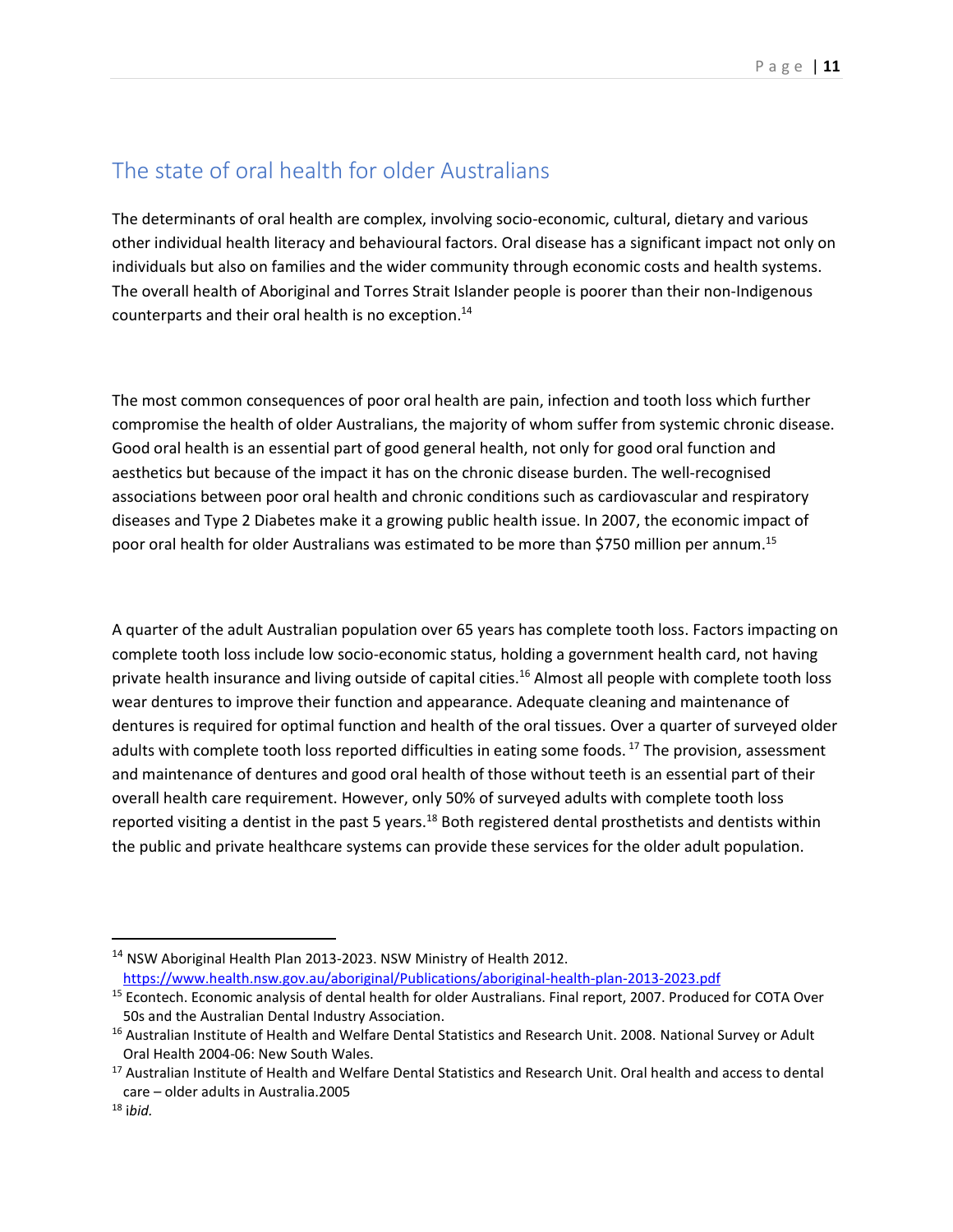P a g e | **12**

Today, the majority of the aged population have some or all of their teeth. A minimum of 20 teeth is generally considered to provide satisfactory function for chewing and enabling adequate nutritional intake. However, research on community-dwelling older Australian men found that only 39% achieved this goal.<sup>19</sup> The social consequences of good oral health should also be considered, with almost 20% of older adults reporting they were uncomfortable about the appearance of their teeth.<sup>20</sup> Generally, oral care for this group is more complex than for those without teeth. With a lack of routine daily toothbrushing and a soft, sugary diet, oral health shows a continual and often rapid decline with age as shown by higher prevalence of dental caries and periodontal disease.<sup>21</sup> Further complications arise from complex restorations (crowns, bridges and implants) placed at an earlier age that require particular attention and more complex ongoing daily care and maintenance. In addition to co-existent diseases, the large number of medications taken by many older adults often affects salivary flow, further compromising oral health and increasing the risk of dental caries.

Dental caries and periodontal disease are the most common chronic diseases in Australia. Despite being extremely common, they are usually not identified by RACF staff or carers, due to gaps in their knowledge and understanding and reticence to look in residents' mouths. Both are preventable by ensuring that older adults have access to a nutritious diet that is low in sugar and by the provision of simple, regular, preventive oral health care (toothbrushing, denture maintenance, application of preventive oral care products) and access to timely dental care for more complex dental needs. However, the oral health status of the frail elderly is equally poor whether they live in a RACF or are being cared for at home. As this population transitions from independent living to needing assistance with their daily activities, levels of dental plaque, calculus and food debris can become extremely high due to a number of significant barriers to the provision of adequate oral hygiene measures. Within the majority of RACFs minimal oral hygiene care is provided as more urgent needs such as toileting, bathing and feeding are prioritised by the already over-stretched facility staff. The elderly have been known to go days, week and even months without having any of their routine oral hygiene needs met. Residents with dementia and other cognitive disabilities can be challenging for staff to manage, creating further barriers to the provision of even simple oral care, such as toothbrushing. In addition, their inability to report oral health problems and pain may mean that significant oral health issues go unnoticed.

l

<sup>19</sup> Wright FAC. *et al.* Oral health of community-dwelling older Australian men: the Concord Health and Ageing in Men Project (CHAMP). Australian Dental Journal. 2018. 63:55-65

<sup>20</sup> i*bid.*

<sup>&</sup>lt;sup>21</sup> Australian Institute of Health and Welfare Dental Statistics and Research Unit. 2008. National Survey or Adult Oral Health 2004-06: New South Wales.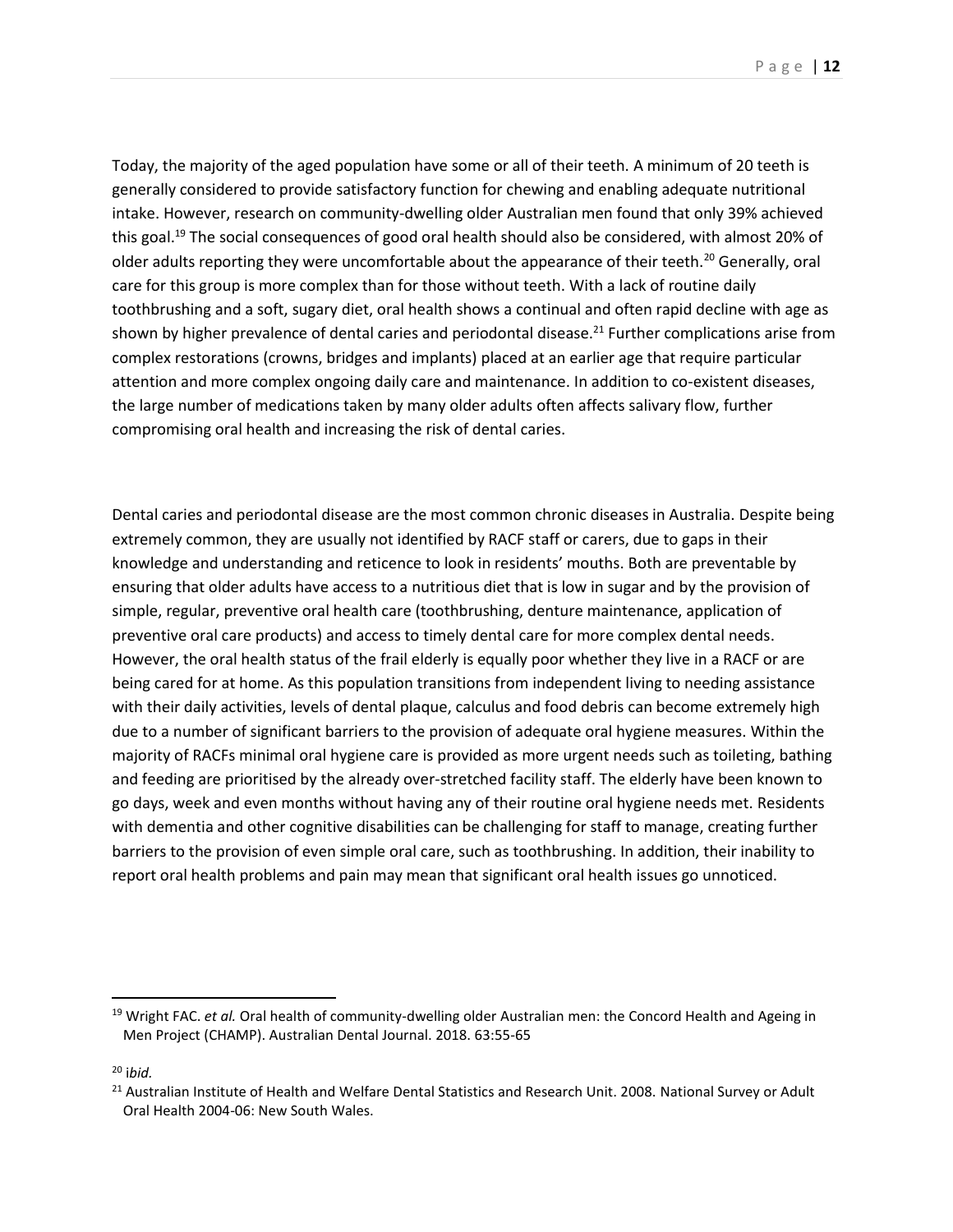Along with our ageing population, rates of oral cancer will continue to rise as it is a disease that is most prevalent in older age groups, with associations to excessive alcohol use and cigarette smoking. Men are three times more likely than women to be diagnosed with oral cancer. In NSW in 2014, there were over 1100 new head and neck cancers, with many of these occurring in the mouth.<sup>22</sup> Oral cancer screening during routine oral examinations by registered dental practitioners, facilitates early identification for those who attend oral care assessments regularly. This is important because oral cancer rarely manifests as pain in its early stages and often goes undetected by patients.

Poor oral health has significant impacts on general health and quality of life. Chronic oral infection can complicate the medical management of diabetes, chronic heart failure and respiratory diseases. The pain from infections may also affect mood and behaviour, especially for people with cognitive impairment, who find it difficult to self-report their pain and discomfort.<sup>23</sup> Poor oral hygiene significantly increases the risk of pneumonia in patients with swallowing impairments.<sup>24</sup> While poorly fitting dentures, oral infections and persistent mouth pain can lead to poor nutrition due to decreased ability to chew, loss of appetite and limitations of food selection. Poor nutritional status can also be a cause of muscle loss, which may result in decreased mobility, instability and falls. Older people have the highest rates of fall-related hospitalisations accounting for almost 66%.<sup>25</sup>

Research shows that older Australian men in the community have significant oral health needs that are not met - including dental caries and periodontal disease.<sup>26,27</sup> Ninety-seven percent of assessed participants showed significant gum disease and rates of active tooth decay were also high.<sup>28</sup> One in five had difficulties chewing hard foods and self-reported discomfort when eating.<sup>29</sup> As lower chewing ability places older Australians at risk of nutritional deficiencies, this unmet need impacts general health outcomes.

 $\overline{\phantom{a}}$ 

<sup>29</sup> Wright FAC. *et al.* Chewing function, general health and the dentition of older Australian men: The Concord Health and Ageing in Men Project. Community Dentistry and Oral Epidemiology 2019. 47:134–41

<sup>22</sup> NSW Government. HealthStats NSW.

[http://www.healthstats.nsw.gov.au/Indicator/can\\_incdth\\_type/can\\_incdth\\_type\\_grp\\_snap](http://www.healthstats.nsw.gov.au/Indicator/can_incdth_type/can_incdth_type_grp_snap)

<sup>&</sup>lt;sup>23</sup> Oral Health 2020: A Strategic Framework of Oral Health of Older People in NSW". Centre For Education and Research on Ageing, NSW, 2015

<sup>24</sup> van der Maarel-Wierink C*. et al.* Oral health care and aspiration pneumonia in frail older people: a systematic literature review. Gerodontology. 2013; 30: 3–9

<sup>&</sup>lt;sup>25</sup> Oral Health care for older people in NSW. A toolkit for oral health and health service providers. 2014. <https://www.health.nsw.gov.au/oralhealth/Publications/oral-health-older-people-toolkit.pdf>

<sup>26</sup> Wright FAC. *et al.* Oral health of community-dwelling older Australian men: the Concord Health and Ageing in Men Project (CHAMP). Australian Dental Journal. 2018. 63:55-65

<sup>27</sup> Wright FAC. *et al.* Chewing function, general health and the dentition of older Australian men: The Concord Health and Ageing in Men Project. Community Dentistry and Oral Epidemiology 2019. 47:134–41

<sup>28</sup> Wright FAC. *et al.* Oral health of community-dwelling older Australian men: the Concord Health and Ageing in Men Project (CHAMP). Australian Dental Journal. 2018. 63:55-65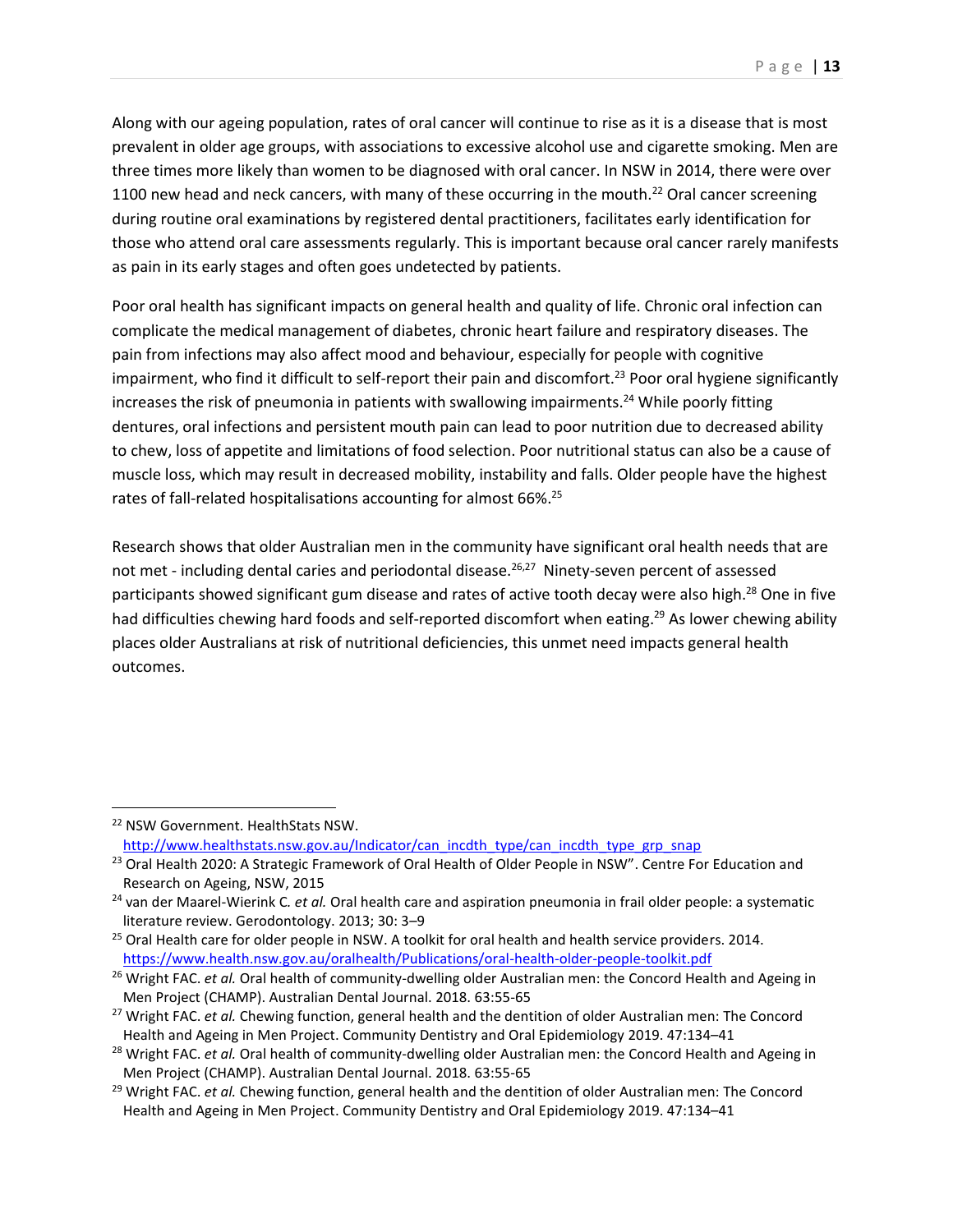## <span id="page-13-0"></span>Barriers to access of oral care services for older Australians

Oral health care needs within RACFs, including oral health assessment on admission, basic daily oral hygiene measures (toothbrushing and denture cleaning) and access to professional oral health care are not being met. This is an unacceptable situation that must be urgently addressed.

There is no current data on whether older Australians in assisted-living and home-care situations are able to access suitable oral health care in a timely fashion, but anecdotal evidence suggests that significant barriers to care also exist amongst this population.

More than one in three older adults need help with daily activities including oral care.<sup>30</sup> The barriers associated with access to oral care for older Australians only begin here. There are many barriers that need to be addressed in order to facilitate the care that this priority population deserve. Broadly, they can be discussed under the headings – accessibility, affordability and acceptability.

#### <span id="page-13-1"></span>Accessibility

 $\overline{a}$ 

- Dependent older adults require assistance to ensure daily oral hygiene measures (toothbrushing, denture cleaning and the application of preventive oral care products) are met. Those with dexterity issues only, may be assisted by the provision of modified oral hygiene aids, such as toothbrush grips and floss holders to enable them to carry out their own daily routine. Others with severe frailty and cognitive impairments will be entirely dependent on family members and/or carers for toothbrushing and denture cleaning. In these cases, the knowledge, beliefs and attitudes towards oral care of those assisting will impact heavily on the level of care achieved.
- The mobility limitations of older Australians impact heavily on the types of dental services they can access. The most independent adults may be able to access their usual public or private dental services but as frailty increases, it becomes increasingly difficult.
- As older Australians become increasingly frail, the state of their overall health is significantly determined by the awareness, motivation, knowledge and beliefs of those that care for them.
- Complex issues around consent and restraint further limit the accessibility of providing daily oral hygiene measures, thorough oral examinations and dental treatment to those with cognitive impairment and/or resistant behaviours by RACF staff, carers and dental practitioners.
- Within RACFs, access to oral hygiene measures and oral care is generally poor, except in the facilities that have established models of care (discussed pages 20-23). RACF staff are under significant budgetary and time pressures that lead to oral care often being neglected. Overworked staff struggle to provide other basic and essential needs such as toileting, bathing and feeding and so toothbrushing and denture cleaning fails to be provided, especially to residents who are resistant.

<sup>&</sup>lt;sup>30</sup> Australian Bureau of Statistics. 4430.0 – Disability, Ageing and Carers, Australia: Summary of Findings 2015. [https://www.ausstats.abs.gov.au/ausstats/subscriber.nsf/0/2B056B8FE240D738CA2581A000206EAE/\\$File/a%20p](https://www.ausstats.abs.gov.au/ausstats/subscriber.nsf/0/2B056B8FE240D738CA2581A000206EAE/$File/a%20profile%20of%20older%20people%20in%20australia.pdf) [rofile%20of%20older%20people%20in%20australia.pdf](https://www.ausstats.abs.gov.au/ausstats/subscriber.nsf/0/2B056B8FE240D738CA2581A000206EAE/$File/a%20profile%20of%20older%20people%20in%20australia.pdf)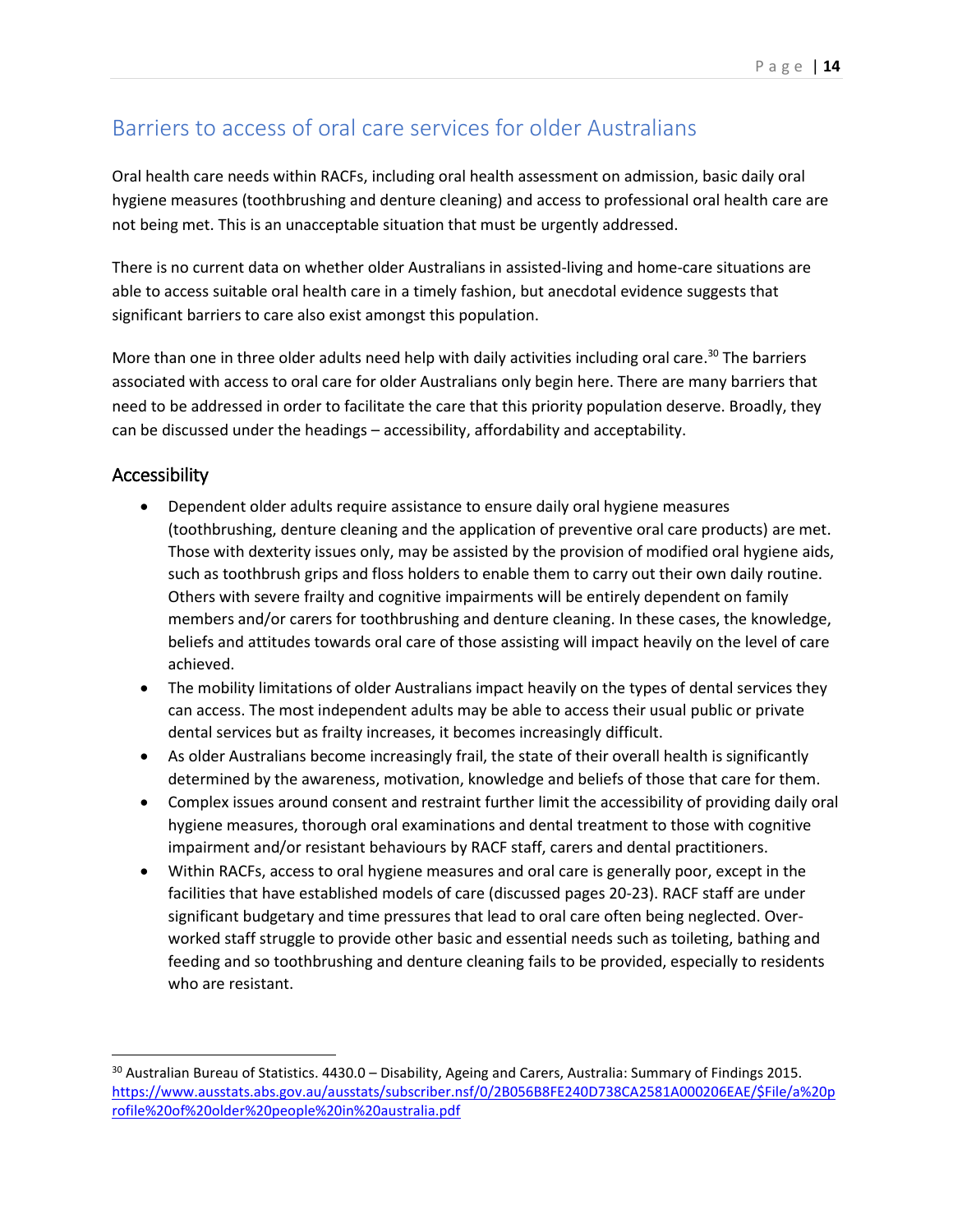- The absence of timely oral health assessments, oral care planning, education and access to qualified dental practitioners for older Australians living in RACFs, impacts directly on their health, wellbeing and quality of life. Most RACFs do not have standard access to oral health care and the majority of residents do not have their basic daily oral health care needs met. Dental practitioners find providing dental treatment in RACFs difficult. Lack of access to a suitable treatment area with adequate lighting and mobile dental equipment as well as the difficulties in obtaining consent, all impact on their ability and willingness to provide oral care services. There are no Medicare provisions for oral care services in RACFs, further complicating access.
- Public dental services have long waiting lists and where domiciliary programs are unavailable, access is limited by transport requirements that may be complex as levels of frailty increase.

#### <span id="page-14-0"></span>Affordability

- There is no Medicare-funded dental service for older Australians. There is not even provision for a Medicare-funded oral health assessment in the 75-year health assessment. This leaves many older Australians unable to access the oral care services they need.
- One in six Australians over 75 years reported they would have difficulty paying a \$100 dental bill but for Indigenous Australians 75 years and older, the figure is 47.6%.<sup>31</sup>
- More than a third of older adults don't have private health insurance (PHI), placing considerable constraints on the affordability of oral care services despite the poor benefits paid.<sup>32</sup>
- Research shows that almost 70% of those people 75 years and older with PHI visit the dentist regularly compared to only 42% of those without PHI.<sup>33</sup>
- High costs of RACFs, home-care packages and medications impact the financial resources of families and limit their ability to afford the oral health care services they need.

#### <span id="page-14-1"></span>Acceptability

 $\overline{\phantom{a}}$ 

- Patients with cognitive impairment and communication difficulties often find even the most basic oral hygiene measures, such as toothbrushing and mouthrinsing challenging. Many require general anaesthesia to facilitate urgent dental treatment, such as tooth extraction. Complex coexisting diseases and limited access to general anaesthetic oral health services present further barriers to timely urgent care.
- Fear and lack of training and experience limits the acceptability of oral health services in the Aged Care Sector. This is two-fold, affecting the provision of adequate daily oral care by RACF staff, carers and family members but also relates to dental practitioners' reticence to provide services to older Australians.

<sup>&</sup>lt;sup>31</sup> Australian Institute of Health and Welfare Dental Statistics Research Series. 2007. Dental Generations the National Survey of Adult Oral Health 2004–06

<sup>&</sup>lt;sup>32</sup> Council of the Aged (COTA) State of the (Older Nation). 2018. [https://www.cota.org.au/wp](https://www.cota.org.au/wp-content/uploads/2018/12/COTA-State-of-the-Older-Nation-Report-2018-FINAL-Online.pdf)[content/uploads/2018/12/COTA-State-of-the-Older-Nation-Report-2018-FINAL-Online.pdf](https://www.cota.org.au/wp-content/uploads/2018/12/COTA-State-of-the-Older-Nation-Report-2018-FINAL-Online.pdf)

<sup>&</sup>lt;sup>33</sup> Australian Institute of Health and Welfare Dental Statistics Research Series. 2007. Dental Generations the National Survey of Adult Oral Health 2004–06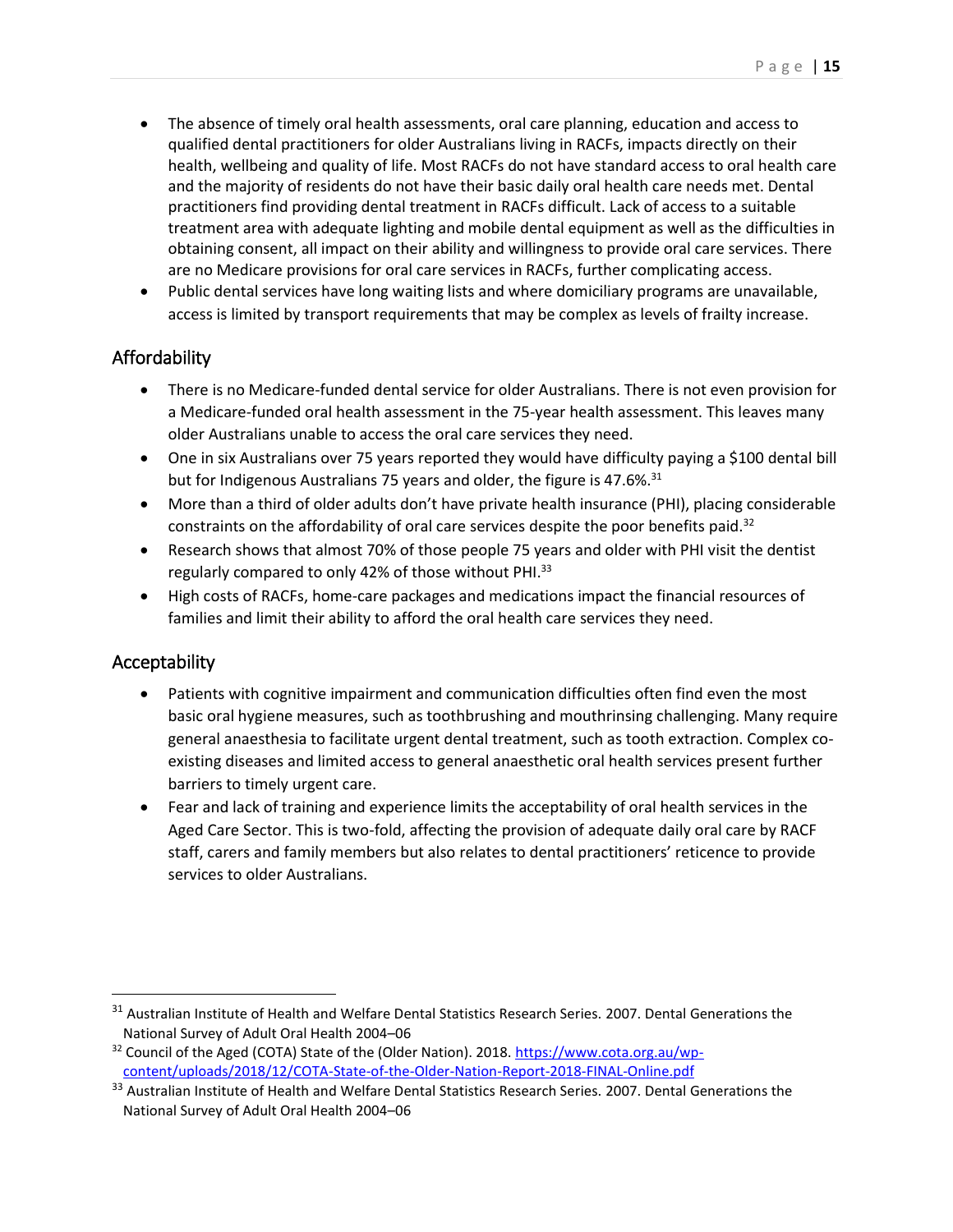- RACF staff are usually not able to identify major or minor oral health conditions, meaning that residents often wait an excessive period of time before dental treatment is facilitated for them. Residents with specific medical conditions affecting salivary flow (eg. Diabetes, Sjogren's syndrome and head/neck radiotherapy) and on multiple medications require special oral care attention to maintain their oral health.
- The increasing complexity of older Australians' declining general health and chronic diseases, managed by multiple medications impacts their willingness and ability to maintain good oral health.
- Interdisciplinary collaboration between RACF staff, medical teams (including GP, Dietician and Speech Pathologist) and dental practitioners is difficult when the oral health services are ad hoc or episodic in nature. Effective collaboration is one of the keys to the successful models of care available in NSW and the ACT that are discussed on pages 20-23.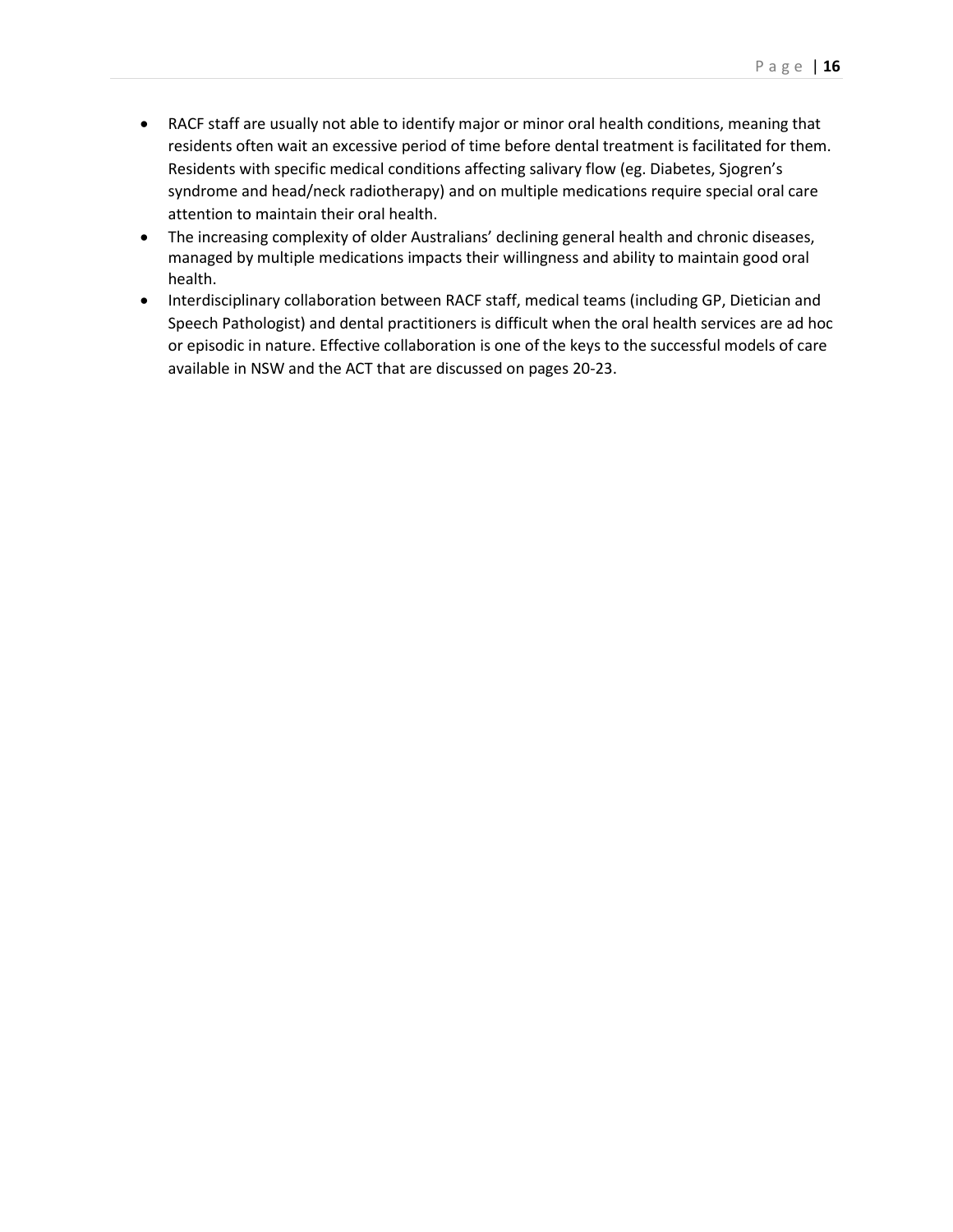# <span id="page-16-0"></span>Funding and regulatory requirements to achieve minimum standards of care

If oral health outcomes are to improve in this population, it will require changes at both the policy and practice levels. Facilitation of a patient-centered and holistic approach to accessible oral care for all older Australians can only be achieved in an environment of inter-professional collaboration, underpinned by practical and achievable policy implementation within the aged care sector.

Independent adults living within the community must have access to appropriate oral health care that meets their economic, geographic and cultural requirements. It is recognised that many older adults have increased vulnerability to oral disease due to their chronic diseases, multiple medications, significant limitations in mobility, marked changes in diet and possibly a reduction in capacity to undertake personal oral care measures. Indigenous older adults require access to oral health care services that are culturally-appropriate and organised, funded and delivered in such a way that the significant disparities existing between Indigenous and non-Indigenous Australians are addressed.<sup>34</sup>

#### <span id="page-16-1"></span>Medicare-funded Oral Health Assessment for older Australians (75+ Years)

The Grattan Report<sup>35</sup> released in March, 2019 highlighted the poor state of oral health for key high-risk groups including low income adults and Indigenous Australians. Low-income people are nearly three times as likely as high-income people to avoid some foods because of their teeth, and more than twice as likely to suffer toothache or have concerns about their dental appearance. Oral health problems are widespread among Australian adults, but they afflict low-income people disproportionately.

The Royal Commission "Aged Care Program Redesign. Services for the future" consultation paper 1. released in December 2019<sup>36</sup> highlighted that the Australian Government financial support for the health needs of older people relies on several common principles, including that:

#### *"The cost of care should be affordable to individuals. This involves the Commonwealth underwriting some of the cost of essential care for all people and supplying additional assistance where individuals are unable to afford the cost of their care or to make use of the mainstream financing arrangements."*

Clearly, this is another example where the mouth and oral health services have been left behind the rest of the body and general health services respectively. This situation either implies that oral health care is not considered essential or that all older Australians are able to afford oral health care – neither of which is the case.

 $\overline{\phantom{a}}$ 

<sup>&</sup>lt;sup>34</sup> NSW Aboriginal Health Plan 2013-2023. NSW Ministry of Health 2012. <https://www.health.nsw.gov.au/aboriginal/Publications/aboriginal-health-plan-2013-2023.pdf>

<sup>&</sup>lt;sup>35</sup> Duckett, S., Cowgill, M., and Swerissen, H. (2019). Filling the gap: A universal dental scheme for Australia. Grattan Institute. <https://grattan.edu.au/report/filling-the-gap/>

<sup>&</sup>lt;sup>36</sup> Royal Commission into Aged Care Safety and Quality. Consultation Paper 1. December 6 2019. <https://agedcare.royalcommission.gov.au/publications/Documents/consultation-paper-1.pdf>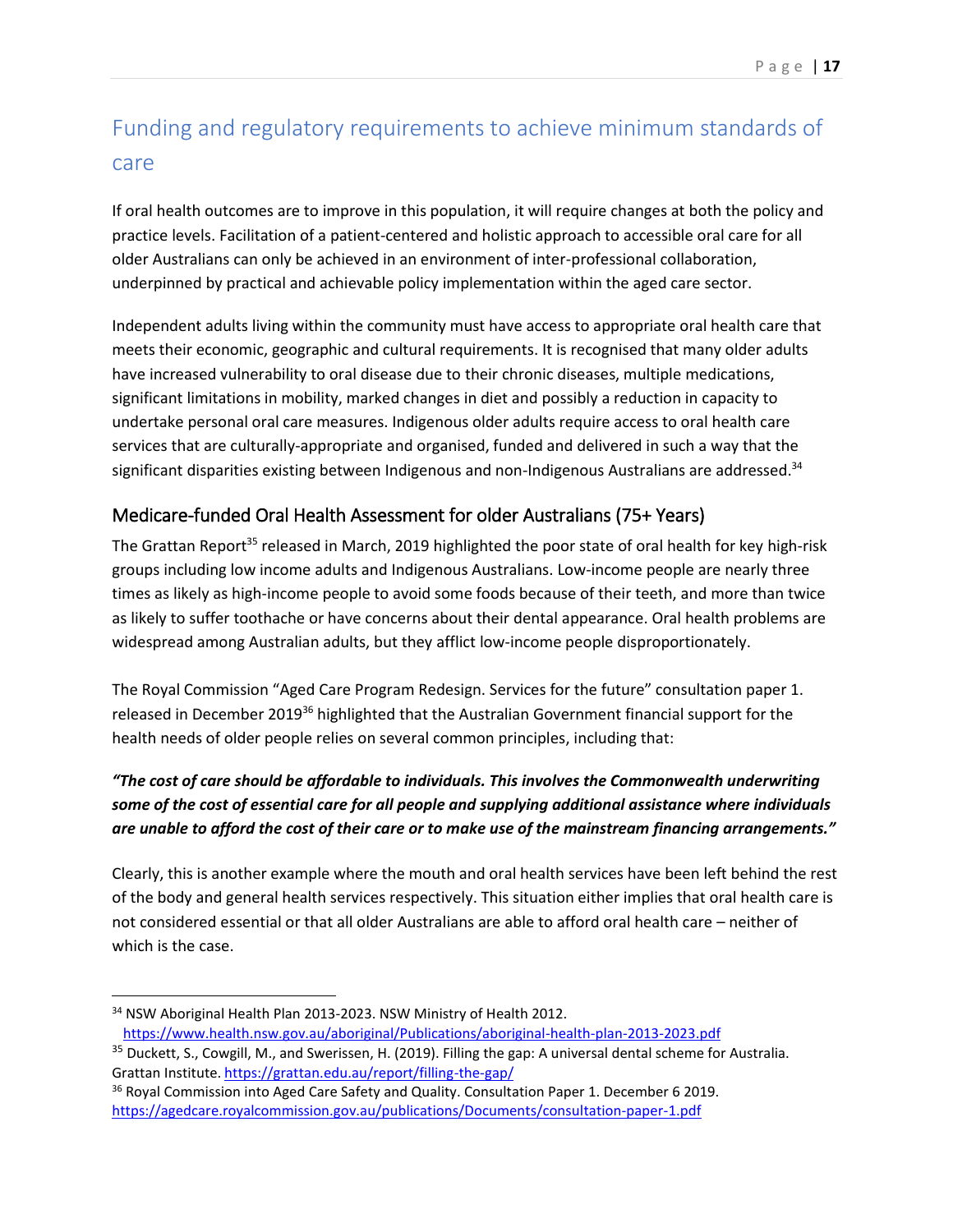Without financial support provided by the Australian government, such as a Seniors Dental Benefits Schedule as set out in The Australian Dental Association's Australian Dental Health Plan<sup>37</sup> that incorporates a Medicare-funded Oral Health Assessment for people 75 years and older, it will be impossible to move towards minimum standards of oral care for older Australians. A fully-funded oral health assessment carried out by a registered dental professional is crucial to improving the oral health and general health of the elderly. The reasons for this are that:

- the mouth is an important part of the body and as such it must be examined in the course of the in-depth medical assessment identifying health issues and conditions that are potentially preventable or amenable to interventions in order to improve health and/or quality of life
- it forms an important touch-point where patient's ongoing oral health requirements, including their daily care, additional preventive interventions, treatment requirements and future regular assessments can be identified and managed
- It facilitates inter-professional collaboration between the health professionals caring for a patient.

#### <span id="page-17-0"></span>Aged Care Assessment Team (ACAT) Assessment

 $\overline{a}$ 

Older adults seeking and requiring community-based or RACF support services should undergo a Medicare-funded oral health assessment by a registered dental practitioner. This should become a standardised and mandatory part of the ACAT assessment procedure.

Particularly within community- or home- based care, strengthening of the oral care component of Aged Care Assessments (ACAT) would assist in the provision of regular oral health assessments by a dental practitioner and support access to appropriate ongoing homecare, preventative measures and restorative dental treatment.

The inclusion of questions about oral care visits and daily oral care routines should form a mandatory part of the standard ACAT assessment. This simple step would raise awareness with ACAT teams, carers and families and be a catalyst to refer patients to dental practitioners for essential oral care assessments and treatment.

<sup>&</sup>lt;sup>37</sup> Australian Dental Association. The Australian Dental Health Plan. Achieving Optimal Oral Health. 2019 [file://svr](file://///svr-ada-fp01.adansw.local/Common/Communications/Sarah/Current%20Work/Aust-Dental-Health-Plan-2019-FINAL.pdf)[ada-fp01.adansw.local/Common/Communications/Sarah/Current%20Work/Aust-Dental-Health-Plan-2019-](file://///svr-ada-fp01.adansw.local/Common/Communications/Sarah/Current%20Work/Aust-Dental-Health-Plan-2019-FINAL.pdf) [FINAL.pdf](file://///svr-ada-fp01.adansw.local/Common/Communications/Sarah/Current%20Work/Aust-Dental-Health-Plan-2019-FINAL.pdf)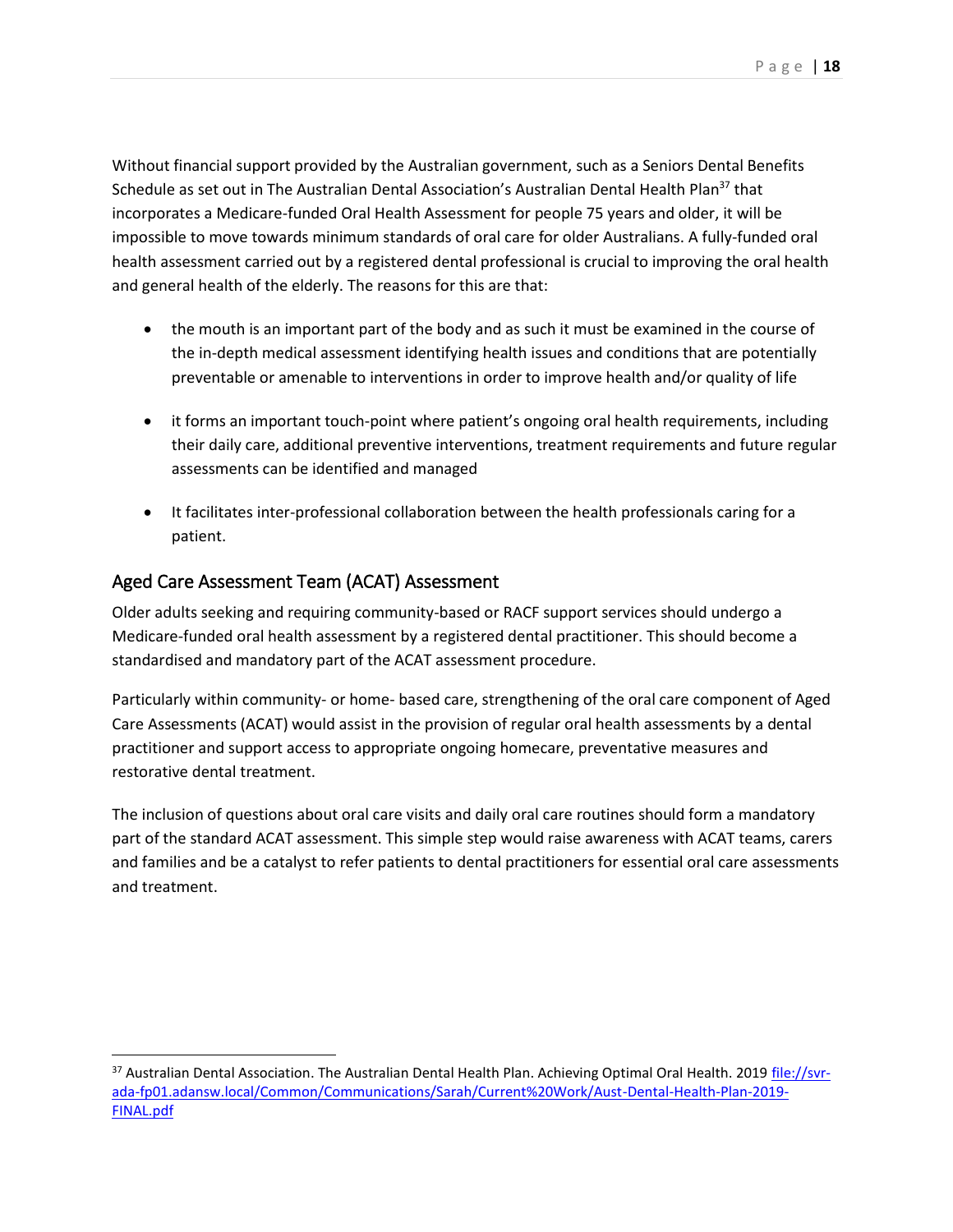#### <span id="page-18-0"></span>Aged Care Quality Standards

Those living in RACFs require oral health care to be provided as part of their overall health care plan and referral pathways must be readily available. Daily oral hygiene requirements, including toothbrushing and/or denture cleaning should be provided by RACF care staff, supported dental practitioners. Appropriate referrals for oral health care within or outside the RACF should be made whenever necessary. Those with significant chronic illnesses and/or dementia require specialised dental services, which should be available on site within all RACFs, to ensure that their oral health needs are met.

#### <span id="page-18-1"></span>**Transportation**

Appropriate and timely, transportation arrangements must be available to older Australians, whether they are community-dwelling or living within RACFs, enabling their access to the oral care services they require.

#### <span id="page-18-2"></span>Awareness Campaigns

All health care providers, including dental practitioners, must be educated on the importance of good oral health for older adults and the ability to provide appropriate referral pathways for patients. Carers of older adults living both in the community and in RACFs should be educated and enabled to provide daily oral hygiene measures for those in their care. Medical/Allied health practitioners should be alerted to refer patients for professional oral health assessments wherever necessary. Oral health must be seen as part of general health with interdisciplinary teams working together to provide holistic care for older adults living in the community and in RACFs.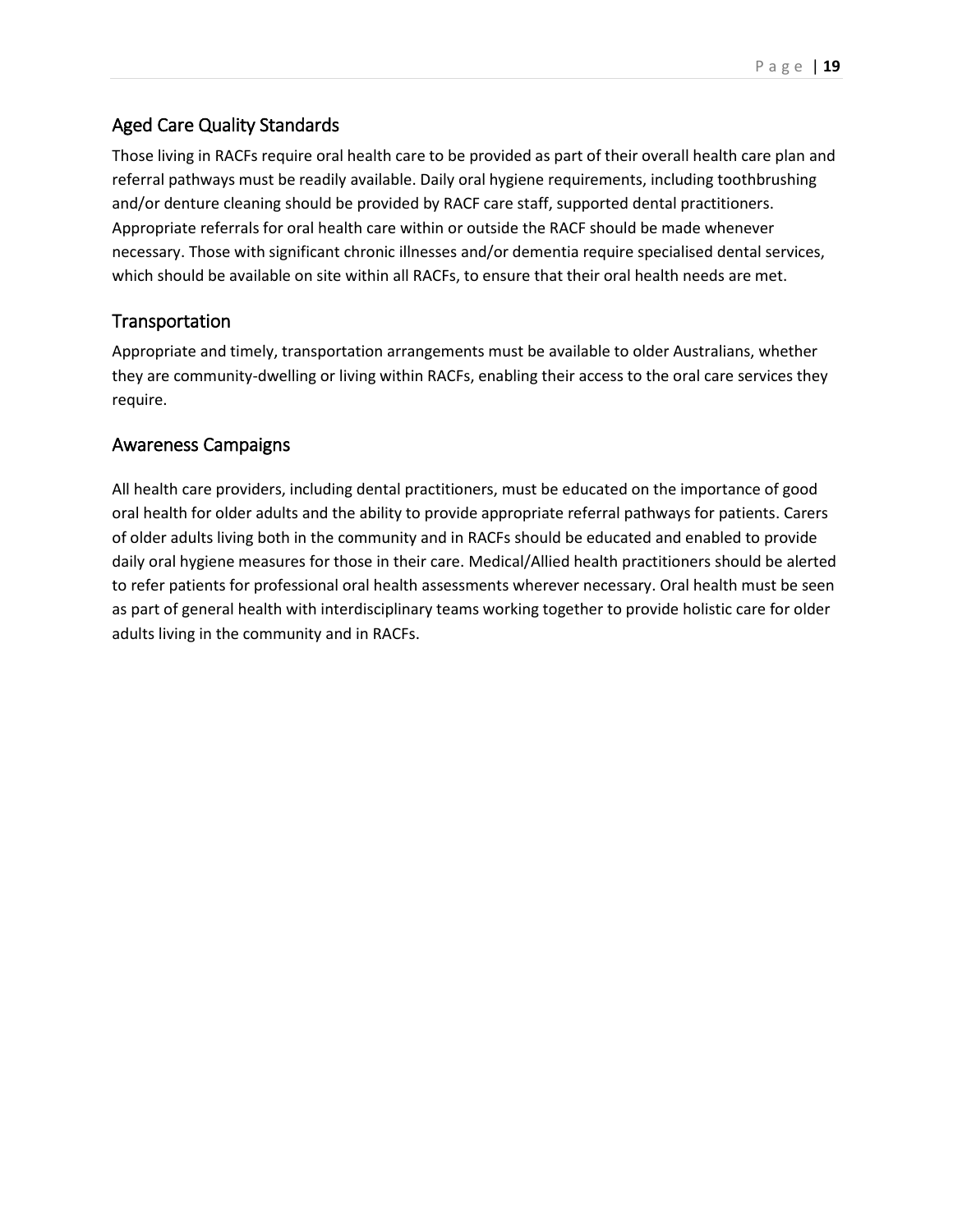# <span id="page-19-0"></span>NSW Models of Care

The oral health care needs of older adults in NSW and the ACT varies considerably depending on their level of independence, place of residence, socio-economic status, cultural background, indigenous status and individual circumstances and beliefs. There is not a single model of care that can address the needs of every individual. However, within NSW and the ACT there are several models of care that provide oral health services to older Australians. These programs vary from public to private and from community-dwelling to residential-care sectors. Each of these programs are underpinned by the dedication of those that have established them and the many committed staff who provide care.

Currently in NSW and the ACT there is capacity for these programs to be scaled up to provide the required services to older Australians and close the gap in their unmet oral health care needs.

#### <span id="page-19-1"></span>Senior Smiles Program

 $\overline{a}$ 

Developed at the Faculty of Oral Health, University of Newcastle by Associate Professor Janet Wallace, this program commenced in January 2014. The preventive model of oral health care involves the placement of a registered Oral Health Therapist (OHT) or Dental Hygienist (DH) within RACFs to provide oral health risk assessments, oral healthcare plans, individual daily toothbrushing and denture care plans for RACF staff to follow, oral health education and establish referral pathways within the public and private sectors that address complex dental treatment needs.

As an integral part of the Senior Smiles Program, private dentists and dental prosthetists are recruited to provide services within participating RACFs. The provision of services is facilitated by the OHT/DH who can liaise with the patient's family, the RACF staff and gain the required consent for treatment prior to the dentist's or prosthetist's attendance, thus streamlining the process.

Depending on the number of residents, the OHT/DH requires 1-2 days per week to manage the oral health in a RACF. Following a successful pilot program in 5 RACFs on the NSW Central Coast, additional funding has enabled the second phase of implementation in a further 5 RACFs extending into the Hunter Valley and Sydney. Phase 1 and phase 2 of the Senior Smiles research was funded by philanthropic grants, the positive outcomes from the research has seen a number of RACFs implement the program by paying the OHT/DH directly from RACF budgets.

This program has been evaluated for clinical outcomes and acceptability <sup>38</sup> and cost benefit analysis has also been undertaken.<sup>39</sup> The conclusions of the clinical evaluation were that the Senior Smiles model of care was successful in providing oral health care for older people living in the piloted RACFs and could be extended to additional RACFs in other areas.

<sup>38</sup> Wallace J. *et al.* Senior smiles: Preliminary results for a new model of oral health care utilizing the dental hygienist in residential aged care facilities. International Journal of Dental Hygiene. 2016. 14: 284-8.

<sup>&</sup>lt;sup>39</sup> Kent Surrey Sussex, Academic Health Science Network. Senior Smiles: Cost Benefit Analysis. 2019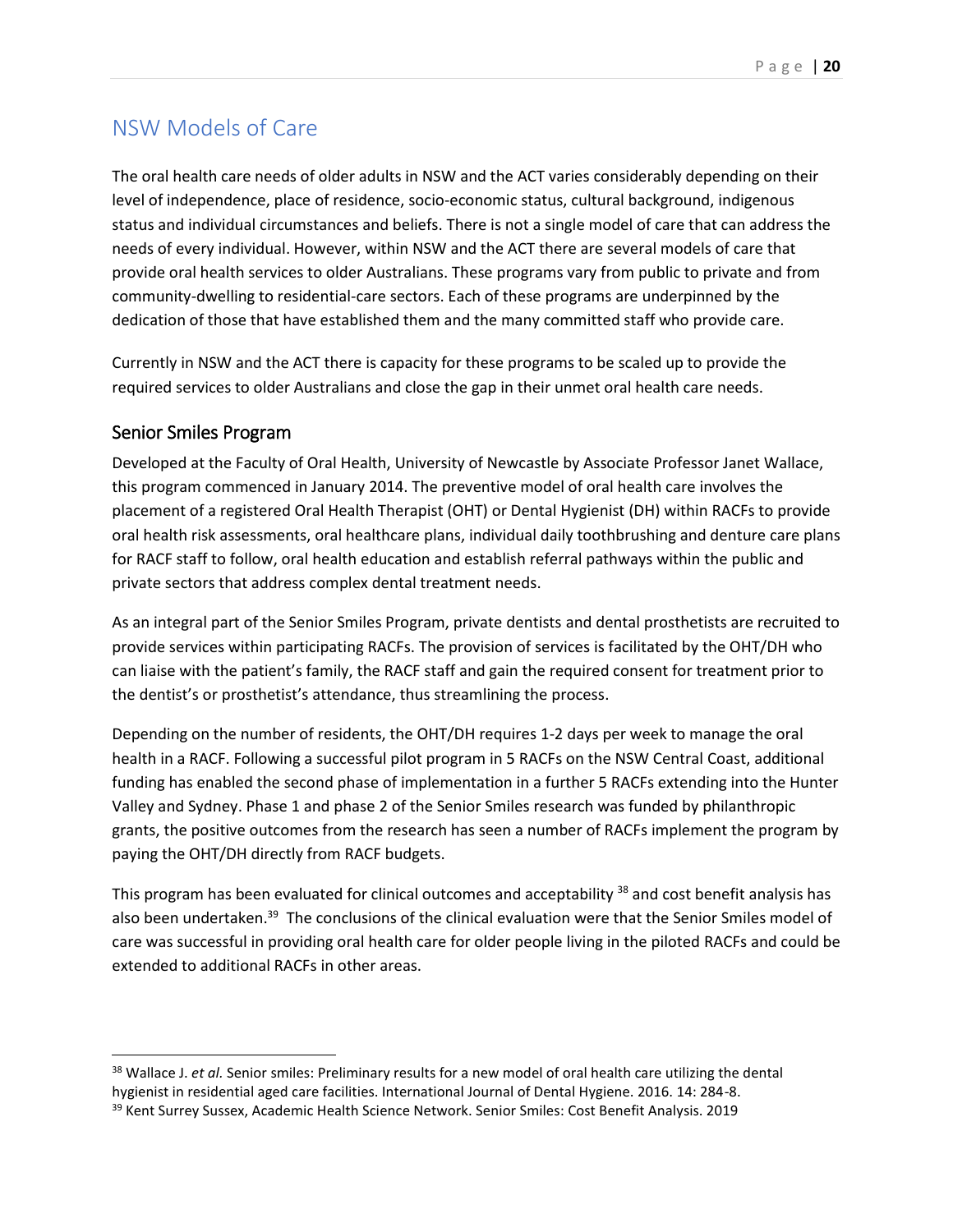The cost benefit analysis concluded that via the benefits including better oral health, improved nutrition, lower risk of pneumonia, lower GP visits and avoided hospital admissions, Senior Smiles was estimated to be able to deliver \$2.40 benefits to the healthcare system and a further \$3.18 in social benefits for every \$1 invested, if it was rolled out widely to RACFs.

The Senior Smiles program is ready to be scaled up in RACFs throughout NSW and the ACT. RACFs should be responsible for funding the placement of OHTs/DHs to manage oral health within their facility as part of holistic care for all residents. Current and projected capacity exists within the workforce to enable roll out of the program within the state and potentially Australia wide.

#### <span id="page-20-0"></span>Inner West Oral Health Outreach Program

 $\overline{\phantom{a}}$ 

This program<sup>40</sup> established by the Centre for Education and Research on Ageing (CERA), Concord Repatriation General Hospital by Professor Clive Wright has been running for over five years, providing publicly-funded outreach oral health services to RACFs within the Sydney Local Health District. OHTs/DHs provide assessments, diagnostic and preventive oral services and oral health education within RACFs and establish referral pathways for additional care. The Better Oral Care in Residential Care model<sup>41</sup> provides the foundation of care with some modification to meet individual RACF needs. This includes establishing individual daily toothbrushing and denture cleaning plans for residents. Eligible patients can be treated under the NSW Health Oral Health Fee for Service Scheme (OHFFSS)<sup>42</sup> by the visiting private dental practitioners. Those not eligible can elect to see the visiting dental practitioners through direct financial arrangements (including PHI or Department of Veterans Affairs (DVA) scheme) or elect to see a dental practitioner of their choice. This program undergoes ongoing evaluation of both the clinical outcomes and acceptability, and costings via the public OHFFSS.<sup>43</sup>

Scaling up this publicly-funded program to other Local Health Districts will require additional funding support. Workforce capability exists dependent on additional funding. The Centre for Oral Health Strategy, NSW Health have indicated that the current uncertainty around funding provided via the Federal/State Government National Partnership Agreement leads to only short-term contracts being offered which is another significant barrier to extension of these types of program throughout the state.

<sup>40</sup> Wright F.A. Clive, et al. "Residential age care and domiciliary oral health services: *Reach-OHT* – the development of a metropolitan oral health programme in Sydney, Australia." Gerodontology 2017;00:1-7. [https://doi.org/10.1111/ger.122282.](https://doi.org/10.1111/ger.122282)

<sup>&</sup>lt;sup>41</sup> Better oral health in residential care model. [https://agedcare.health.gov.au/publications-articles/resources](https://agedcare.health.gov.au/publications-articles/resources-learning-training/better-oral-health-in-residential-care-training)[learning-training/better-oral-health-in-residential-care-training](https://agedcare.health.gov.au/publications-articles/resources-learning-training/better-oral-health-in-residential-care-training)

<sup>42</sup> NSW Health. Oral Health Fee for Service Scheme. [https://www.health.nsw.gov.au/oralhealth/Pages/nsw-oral](https://www.health.nsw.gov.au/oralhealth/Pages/nsw-oral-health-fee-for-service-scheme.aspx)[health-fee-for-service-scheme.aspx](https://www.health.nsw.gov.au/oralhealth/Pages/nsw-oral-health-fee-for-service-scheme.aspx)

<sup>43</sup> Chu S. *et al.* Inner West Oral Health Outreach Program. Activity Report – January to December. 2017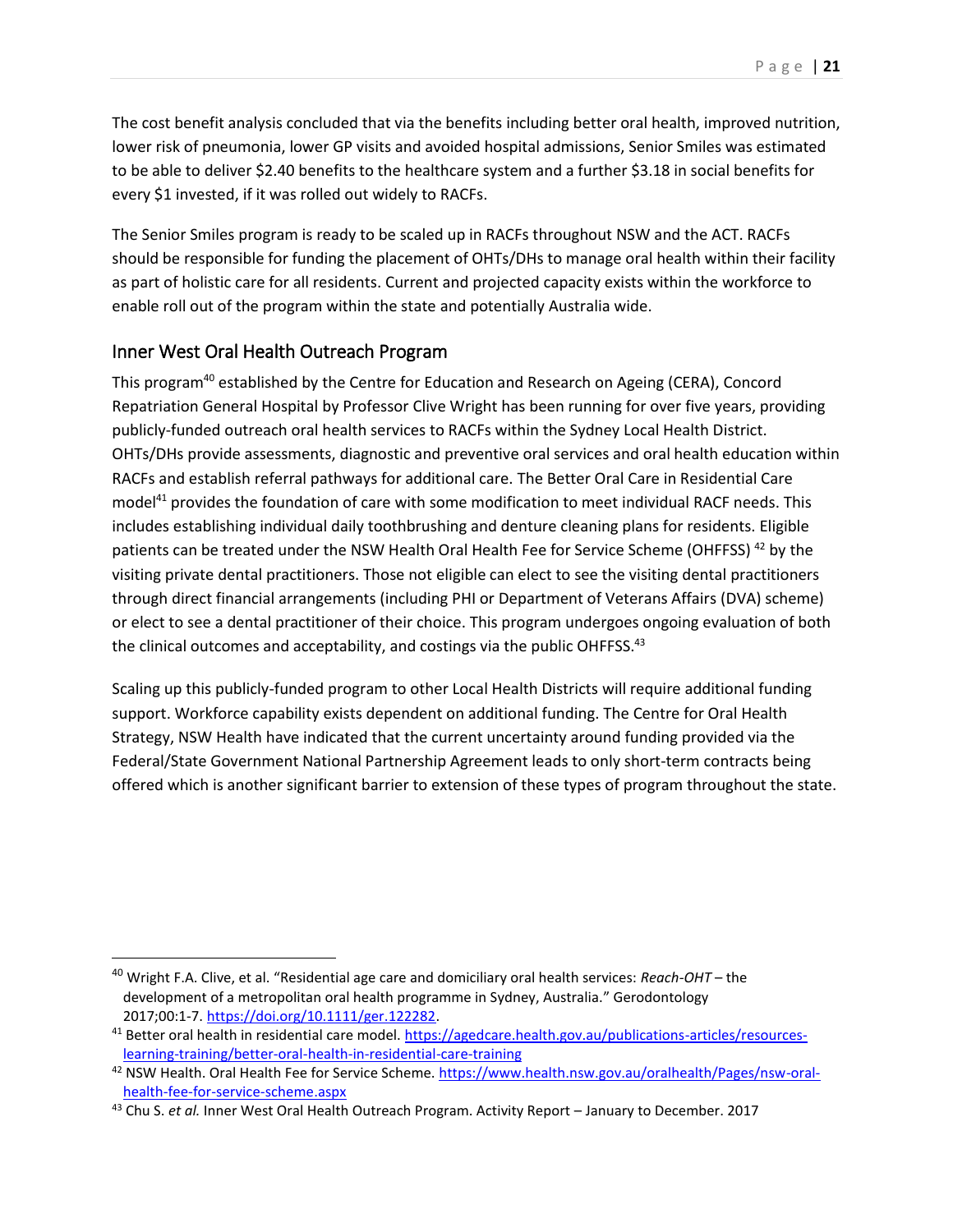#### <span id="page-21-0"></span>Resi-Dental

The Resi-Dental Care Program is a NSW Premier's award-winning initiative of Hunter New England Oral Health Service, coordinated by Ms Karen Sleishman. Resi-Dental provides oral health education for carers and residents and also works collaboratively with private dental practitioners to coordinate and support the provision of dental care in RACFs.

The greatest barrier identified by private dentists to providing care at aged care facilities was access to dental equipment. Resi-Dental sourced suitable portable dental equipment for use in RACFs, including a specifically-designed reclining wheelchair to address the work health and safety issues of dental practitioners when providing dental care away from their well-equipped dental surgeries.

An instructional DVD assists participating dentists, covering setting and packing up of equipment, tips on treating the elderly and background information on the Better Oral Health in Residential Care education and training package.<sup>44</sup>

The program coordinator liaises between RACFs and participating private dental practitioners to ensure all needs are met and the portable dental equipment is available and delivered for the rostered dates.

As with the Inner West Oral Health Outreach program, this public-private program requires the support of government-funded oral health staff in addition to the willingness and ability of private dentists for the program to run effectively.

#### <span id="page-21-1"></span>Dentist to your Door (D2D)

 $\overline{a}$ 

This portable private practice model of care developed by Dr Mark Wotherspoon in the Wagga Wagga area, provides basic diagnostic, preventive and restorative dental services to those in the community for whom transport to a regular fixed clinic is impractical or impossible. D2D is a portable dental service provided by a registered dental practitioner that treats patients at their point of care, such as an RACF, hospital, group home or private residence. It has the advantages of requiring relatively low capital outlay and causing minimal disruption to RACF administrator, staff or patient/carer routines.

The model is easy to adopt, relatively low risk and can be utilised by private dentists, prosthetists, dental hygienists, oral health therapists and public oral health service clinics. It can be used to directly support other existing programs such as the Senior Smiles program and outreach programs without duplication of resources. Where required procedures are identified as being beyond the scope of D2D a suitable and timely referral pathway is initiated.

While D2D is aimed primarily at privately-funded patients, it can also provide services for DVA and OHFFSS qualified patients.

<sup>44</sup> Better oral health in residential care model. [https://agedcare.health.gov.au/publications-articles/resources](https://agedcare.health.gov.au/publications-articles/resources-learning-training/better-oral-health-in-residential-care-training)[learning-training/better-oral-health-in-residential-care-training](https://agedcare.health.gov.au/publications-articles/resources-learning-training/better-oral-health-in-residential-care-training)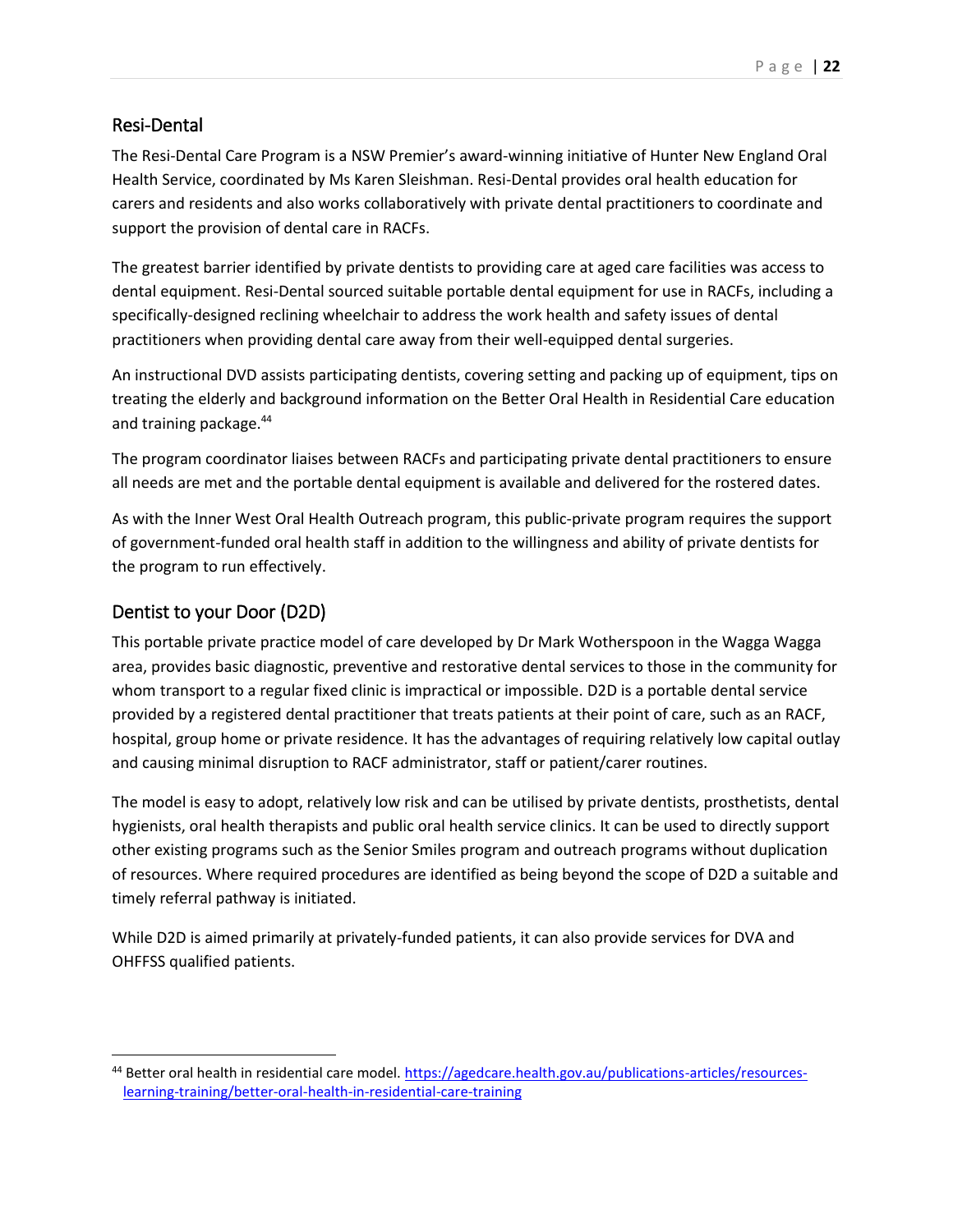#### <span id="page-22-0"></span>Individual Private Dental Practitioners

There are a number of dedicated private dental practitioners across NSW and the ACT who provide various services to our older Australians. These practitioners vary from Special Needs Dental Specialists to Dentists, Dental Prosthetists, Oral Health Therapists and Dental Hygienists. They work in their local regions to provide services ranging from "relief of pain" care to comprehensive oral care for the most complex dental patients. They provide services both in the community and in RACFs as required and are often poorly remunerated when considering the complexities of the required oral health services, the time required to provide them and travel to and from the facilities and the lack of any Medicare-funded support.

#### <span id="page-22-1"></span>Workforce Capacity

 $\overline{a}$ 

The Grattan Report<sup>45</sup>, released in March 2019 has summarised the current Australian Dentistry workforce status, reporting that:

- The number of dentists in Australia has grown faster than the population over the past decade
- Australia still has fewer professionally active dentists, relative to the size of our population, than many other OECD countries despite the rapid growth of the dental workforce in the past decade
- An increasing proportion of dentists are working part-time
- The move towards part-time work appears to have been driven, in part, by insufficient demand for dental services rather than dentists' preferring more leisure and less labour.

Based on this, it appears the existing dental workforce has some spare capacity.

In NSW, there are two university training programs providing graduate Dentists and Oral Health Therapists with adult scope of practice. In the 2019 year in NSW, there were 86 OHTs and 97 Dentists who graduated. The Australian Dental Association National Graduate Survey (2018) indicated that approximately 20% of surveyed graduate dentists from the previous 6 year cohorts were experiencing difficulty in obtaining their desired amount of work. With good exposure to and experience in aspects of general geriatric dentistry during the training programs and adequate funding for geriatric oral health services, there is currently adequate workforce capacity to provide improved oral health services to our older Australians population.

<sup>&</sup>lt;sup>45</sup> Duckett, S., Cowgill, M., and Swerissen, H. (2019). Filling the gap: A universal dental scheme for Australia. Grattan Institute. <https://grattan.edu.au/report/filling-the-gap/>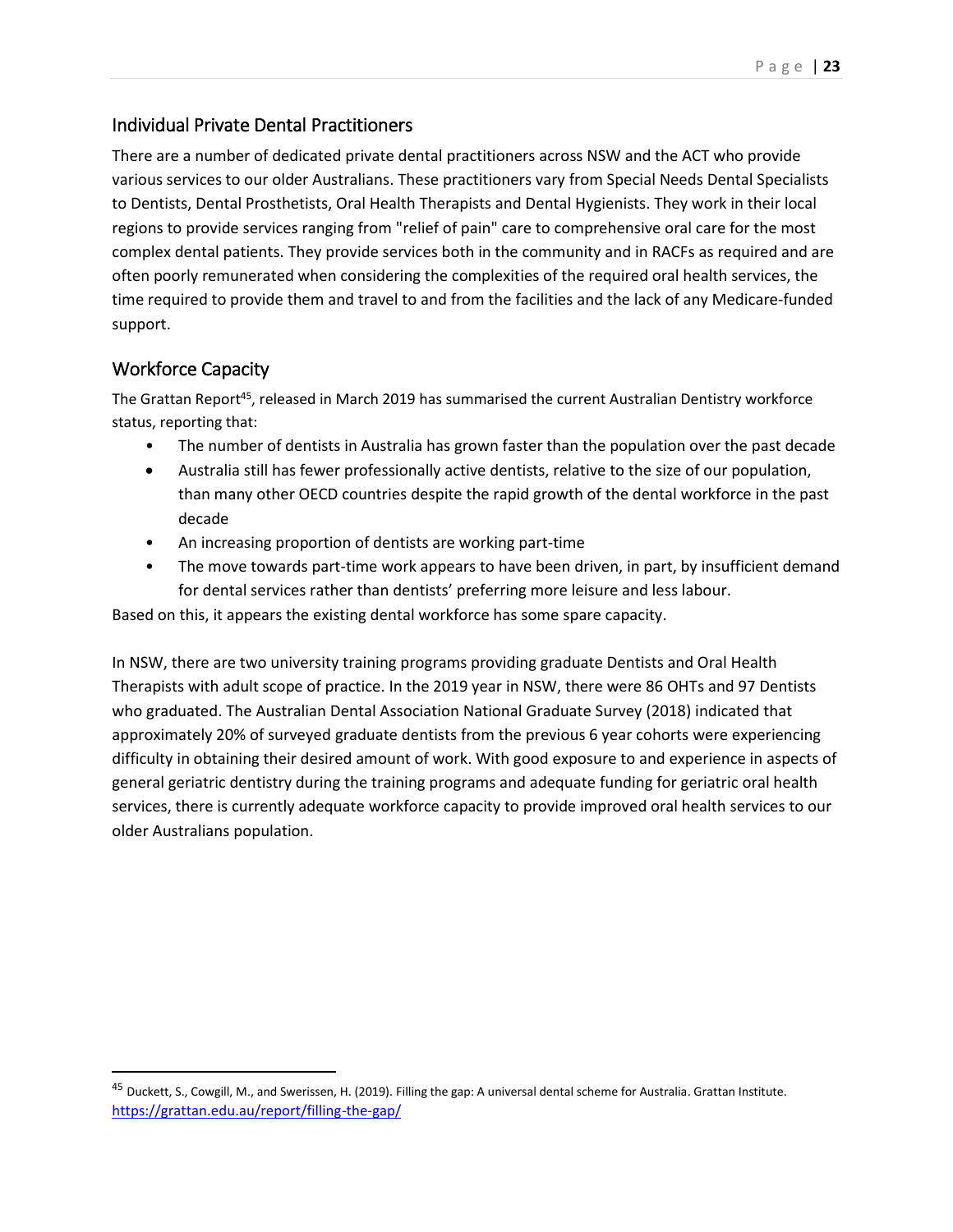# <span id="page-23-0"></span>Recommendations

Within our ageing population, older adults are retaining more of their natural teeth, have more complex medical conditions and more difficult oral health prevention and maintenance requirements. New skills, programmes and services within the private and public sectors will be needed to effectively manage the oral health care needs of this priority population. These increased resources for service provision, education and training will need to be supported via government and private funding to ensure that our older Australians are able to access the oral health services they deserve.

#### <span id="page-23-1"></span>Funding Requirement

 $\overline{\phantom{a}}$ 

• Every 75+ year-old in Australia is eligible for Medicare-funded health assessments, but the mouth has been left out of health. The inclusion of a Medicare-funded oral health assessment by a registered dental practitioner for those over 75 years would facilitate more regular oral health visits and reduce the unmet oral health care needs of older Australians.

#### <span id="page-23-2"></span>Mandatory Oral Health Assessments

- Every resident entering a RACF must have an oral health assessment by registered dental practitioner to provide the basis for ongoing regular oral hygiene measures, schedule regular oral health care, determine efficient referral pathways and provide input to the RACF on links between the resident's oral health and their general health status.
- Aged Care Assessments (ACAT) should include direct questions on oral health that lead to timely referrals for older adults to receive preventive oral care and management to address their currently unmet needs. The addition of the simple question "Have you seen a Dental Practitioner in the past 12 months?" in the ACAT assessment, leading to referral for a comprehensive oral health assessment would facilitate more regular oral health visits.
- Patients admitted to in-patient geriatric hospital wards are often at a cross-road between independent living and requiring residential care. An oral health assessment by a registered dental practitioner during admission, presents a unique opportunity to educate family members and carers, formulate oral care plans and recommend preventive strategies that avoid a rapid decline in oral health.

#### <span id="page-23-3"></span>Establish Referral Pathways for Ongoing Oral Health Care

- Ensuring that Standard 3 of the Aged Care Quality Standards<sup>46</sup> introduced in July 2019 as it applies to oral health care is enforced and operating efficiently:
	- $\circ$  Each consumer gets safe and effective personal care, clinical care or both that is bestpractice, tailored to their individual needs and optimises their health and wellbeing
	- $\circ$  Deterioration or change in health condition is recognised and responded to in a timely manner
	- o Timely and appropriate referrals for care

<sup>46</sup> Aged Care Quality Standards (1 January 2020**).** <https://www.agedcarequality.gov.au/providers/standards>